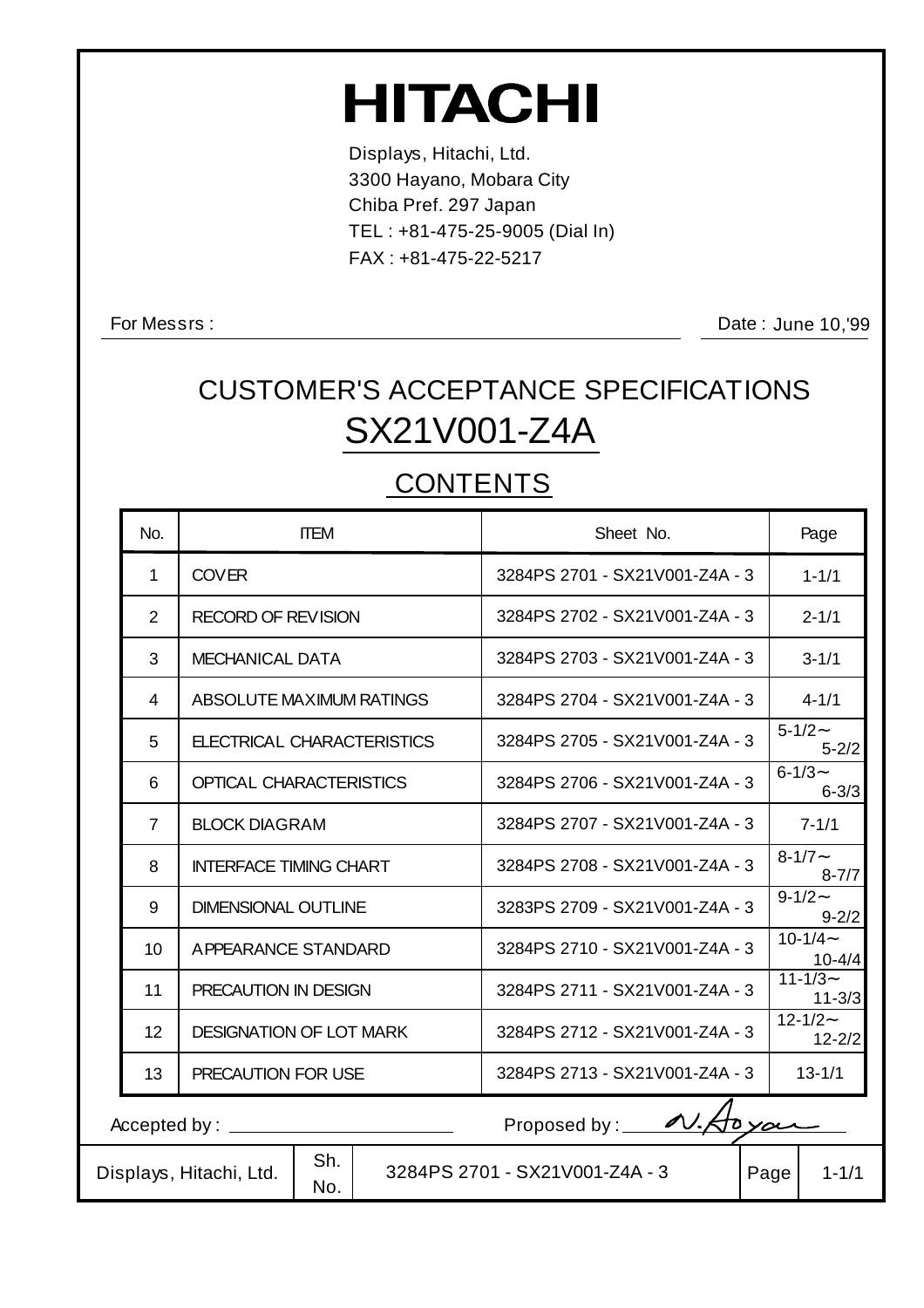|                            | <b>RECORD OF REVISION</b> |                                               |            |                                                                                                                                                                                    |      |           |
|----------------------------|---------------------------|-----------------------------------------------|------------|------------------------------------------------------------------------------------------------------------------------------------------------------------------------------------|------|-----------|
| Date                       |                           | Sheet No.                                     |            | Summary                                                                                                                                                                            |      |           |
| May 25, '99                |                           | 3284PS 2712-<br>SX21V001-Z4A-2<br>Page 12-2/2 |            | 12.2 REVISION<br>Added Rev.B                                                                                                                                                       |      |           |
| June 10, 99                |                           | 3284PS 2705-<br>SX21V001-Z4A-3<br>Page 5-2/3  |            | 5.2.2 ELECTRICAL CHARACTERISTICS<br>Revised resistance betw een terminal<br>$X1-X2: 350-850\Omega \rightarrow 400-800\Omega$<br>Y1-Y2: $350\overline{-750\Omega}$ 220~700 $\Omega$ |      |           |
|                            |                           |                                               |            |                                                                                                                                                                                    |      |           |
| Displays,<br>Hitachi, Ltd. |                           | Date June 10, '99                             | Sh.<br>No. | 3284PS 2702 - SX21V001-Z4A - 3                                                                                                                                                     | Page | $2 - 1/1$ |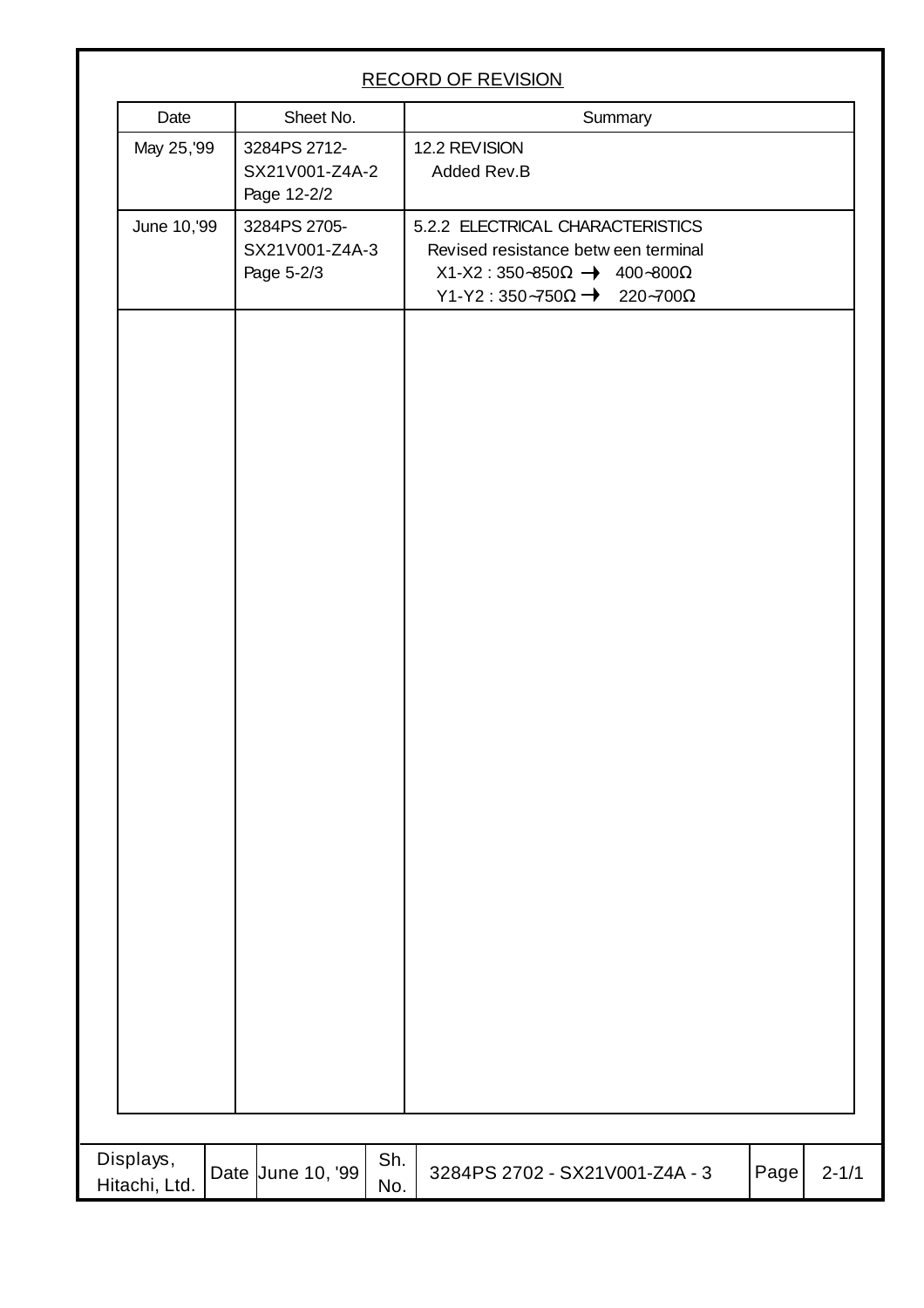#### 3. MECHANICAL DATA

| (1) Part Name              | SX21V001-Z4A                                                    |
|----------------------------|-----------------------------------------------------------------|
| (2) Module Size            | 203.0(W) mm $\times$ 142.5(H) mm $\times$ 8.0 max (D) mm        |
| (3) Display Size           | 167.02(W) mm $\times$ 125.26(H) mm<br>Diagonal size 21cm (8.2") |
| (4) Dot Pitch              | $0.087(W)$ mm $\times$ 0.261(H) mm                              |
| (5) Number of Dots         | 640 $\times$ 3 (R,G,B)(W) $\times$ 480 (H) dots                 |
| $(6)$ Duty                 | 1/240                                                           |
| $(7)$ LCD                  | Film type (negative type)                                       |
| (8) View ing Direction     | 12 O'clock                                                      |
| (9) Backlight              | Cold Cathode Fluorescent Lamp (CFL) $\times$ 1                  |
| (10) Weight                | $(310)$ g typ                                                   |
| (11) Pow er Supply Voltage | 3.3V only                                                       |
| (12) Touch panel           | Resistance type                                                 |

| Displays,<br>Hitachi, Ltd. | Date June 10, '99 Sh. | No. | 3284PS 2703 - SX21V001-Z4A - 3 | Page | $3 - 1/1$ |
|----------------------------|-----------------------|-----|--------------------------------|------|-----------|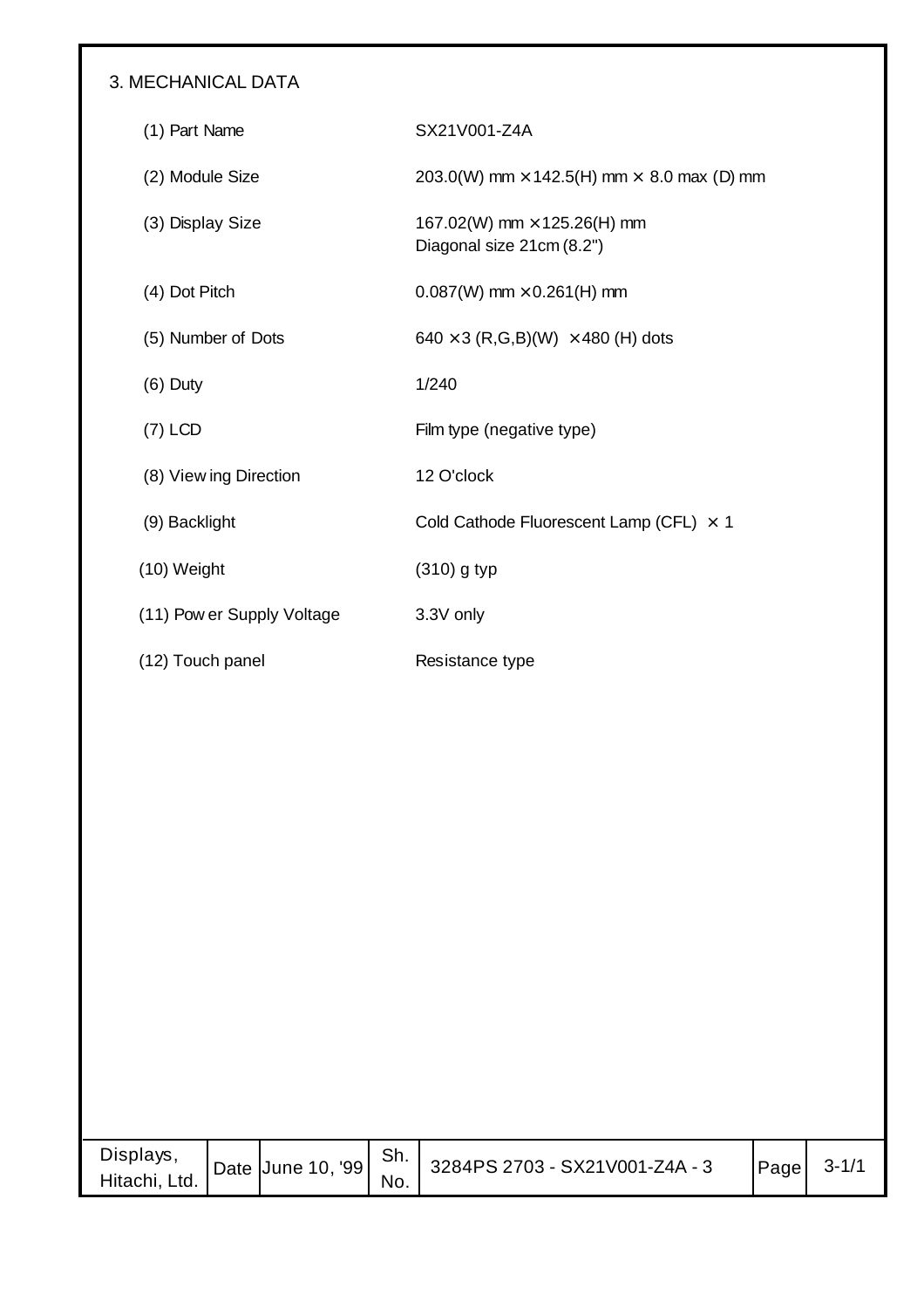#### 4. ABSOLUTE MAXIMUM RATINGS

#### 4. 1 ELECTRICAL ABSOLUTE MAXIMUM RATINGS (LCM)

VSS=0V:Standard

| <b>ITEM</b>                        | <b>SYMBOL</b>  | <b>MIN</b> | <b>MAX</b> | UNIT | <b>COMMENT</b> |
|------------------------------------|----------------|------------|------------|------|----------------|
| Pow er Supply for Logic            | <b>VDD-VSS</b> |            | 6.0        |      |                |
| <b>Contrast Adjustment Voltage</b> | VCON-VSS       |            | <b>VDD</b> |      |                |
| Input Voltage                      | Vi             | $-0.3$     | $VDD+0.3$  |      | Note 1         |
| <b>Input Current</b>               |                |            |            | A    |                |
| <b>Static Electricity</b>          |                |            |            | $\,$ | Note 2         |

Note 1 DISP OFF, FLM, CL1, CL2, UD0∼UD7, LD0∼LD7

Note 2 Make certains you are grounded w hen handling LCM

#### 4. 2 ELECTRICAL ABSOLUTE MAXIMUM RATINGS (TOUCH PANEL)

| ITEM           | <b>SPECIFICATION</b> | <b>NOTE</b> |
|----------------|----------------------|-------------|
| Voltage        | $(7VDC)$ $(MAX)$     |             |
| <b>Current</b> | $(25mA)$ (max)       |             |

#### 4. 3 ENVIRONMENTAL ABSOLUTE MAXIMUM RATINGS

|                            | <b>OPERATING</b>                                     |                         |                                | <b>STORAGE</b>                    |                      |  |
|----------------------------|------------------------------------------------------|-------------------------|--------------------------------|-----------------------------------|----------------------|--|
| <b>ITEM</b>                | <b>MIN</b>                                           | <b>MAX</b>              | <b>MIN</b>                     | <b>MAX</b>                        | <b>COMMENT</b>       |  |
| <b>Ambient Temperature</b> | $5^{\circ}$ C                                        | $40^{\circ}$ C          | $-20^{\circ}$ C                | $60^{\circ}$ C                    | Note 2, 3            |  |
| <b>Humidity</b>            | Note 1                                               |                         | Note 1                         |                                   | Without condensation |  |
| Vibration                  | $\blacksquare$                                       | 2.45 $m/s^2$<br>(0.25G) |                                | 11.76 $m/s^2$<br>(1.2G)<br>Note 5 | Note 4               |  |
| Shock                      | 29.4 $m/s^2$<br>$\qquad \qquad \blacksquare$<br>(3G) |                         | 490 $m/s^2$<br>(50G)<br>Note 5 |                                   | XYZ directions 11ms  |  |
| <b>Corrosive Gas</b>       | Not Acceptable                                       |                         | Not Acceptable                 |                                   |                      |  |

Note 1 Ta<40°C : 85%RH max.

Ta>40°C : Absolute humidity must be low er than the humidity of 85%RH at 40°C.

Note 2 Ta at -20°C ---------- <48h, at 60°C ---------- <168h

- Note 3 Background color changes slightly depending on ambient temperature. This phenomenon is reversible.
- Note 4 5Hz∼100Hz (Except resonance frequency)

Note 5 This module should be operated normally after finish the test.

Note 6 When LCM is operated at 5°C, the life time of CFL will be reduced. Need to make sure of value of IL and characteristics of inverter. Also the response time at 5°C w ill be slow er.

| Displays,     | Date | June 10, '99 | Sh. | 3284PS 2704 - SX21V001-Z4A - 3 | Page | $4 - 1/1$ |
|---------------|------|--------------|-----|--------------------------------|------|-----------|
| Hitachi, Ltd. |      |              | No. |                                |      |           |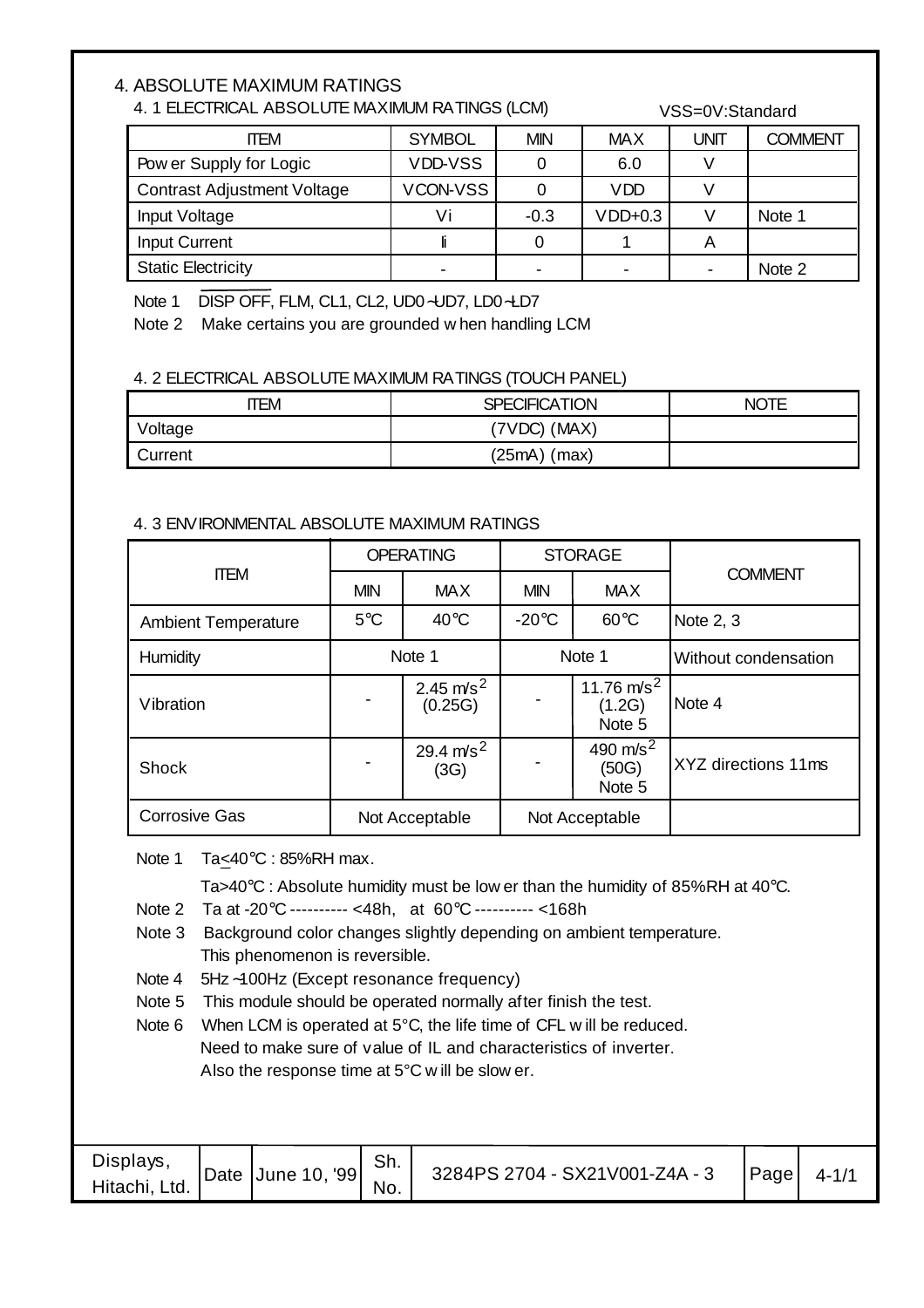#### 5. ELECTRICAL CHARACTERISTICS

| 5.1 ELECTRICAL CHARACTERISTICS OF LCD      |               |                                         | VSS=0V     |            |            |             |
|--------------------------------------------|---------------|-----------------------------------------|------------|------------|------------|-------------|
| <b>ITEM</b>                                | <b>SYMBOL</b> | <b>CONDITION</b>                        | <b>MIN</b> | <b>TYP</b> | <b>MAX</b> | <b>UNIT</b> |
| Pow er Supply Voltage                      | <b>VDD</b>    | VDD-VSS=3.3V                            | 3.15       | 3.30       | 3.45       | V           |
| Contrast Adjustment<br>Voltage<br>(Note 1) | <b>VCON</b>   |                                         | 0.8        |            | 2.8        | V           |
| Input Voltage for Logic                    | Vi            | "H" level                               | 0.8VDD     |            | <b>VDD</b> | V           |
| Circuits<br>(Note 2)                       |               | "L" level                               | $\Omega$   |            | 0.2VDD     |             |
| Pow er Supply Current<br>(Note 3)          | <b>IDD</b>    | VDD-VSS=3.3V                            |            | 30         | 46         | mA          |
| Input Leak Current                         | lcon(Note5)   | Vcon=0.8~2.8V                           |            |            | (20)       | μA          |
|                                            | lin (Note2)   | Vin=VDDorVSS                            |            |            | ±1.0       |             |
|                                            |               | Ta= $5^{\circ}$ C, $\phi$ =0 $^{\circ}$ | 0.8        |            |            |             |
| Contrast Adjustment<br>Voltage             | Vcon          | Ta=25°C, ¢=0°                           |            | (1.8)      |            | V           |
| (Note 6)                                   |               |                                         |            |            | 2.8        |             |
| <b>Frame Frequency</b><br>(Note 7)         | <b>fFLM</b>   |                                         | 100        | 120        | 150        | Hz          |

(Note 1) In proportion as the VCON voltage decrease the brightness w ill increase.

(Note 2) DISP OFF, FLM, CL1, CL2, UD0∼UD7, LD0∼LD7

(Note 3) fFLM=120Hz, Ta=25°C, Display pattern:Checker pattern.

(Note 4) Rush Current of Pow er ON :  $2A(PK) \times 100 \mu s$ 

(Note 5) VCON

(Note 6) The Contrast Adjustment Voltage fluctuates about ±0.3V by each module. (only TYP values)

(Note 7) Need to make sure of flickering and rippling of display w hen setting the Frame Frequency in your set.

#### (Note 8) Absolute maximum ratings voltage of CFL cable for this module is as follow s. VCFL side : 2kV

VSS side : 300V

This inverter design shall not exceed the rated voltage.

| Displays,<br>Hitachi, Ltd. |  | Date June 10, '99 | Sh.<br>No. | 3284PS 2705 - SX21V001-Z4A - 3 | Page | $5 - 1/3$ |
|----------------------------|--|-------------------|------------|--------------------------------|------|-----------|
|----------------------------|--|-------------------|------------|--------------------------------|------|-----------|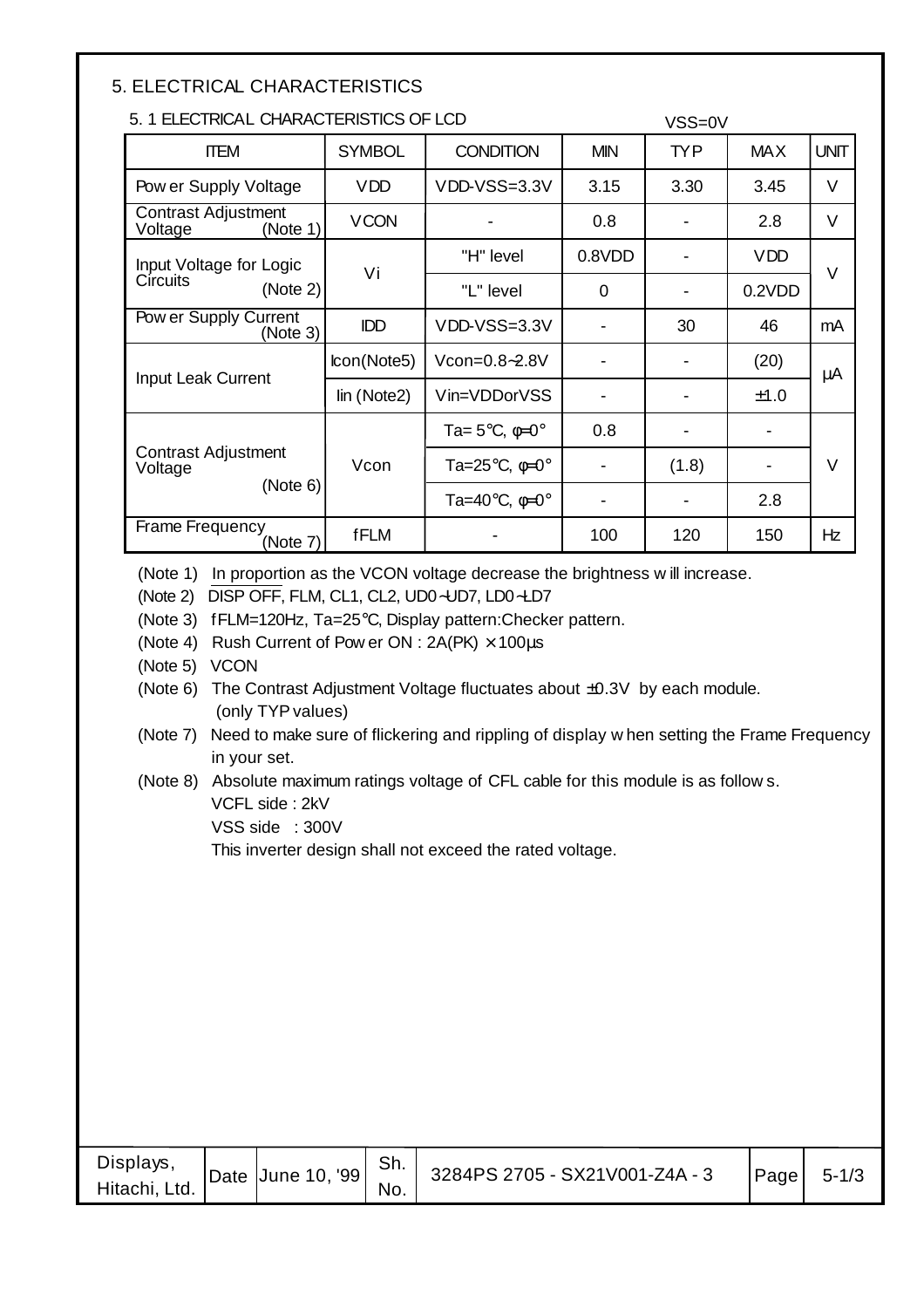#### 5. 2 ELECTRICAL CHARACTERISTICS OF TOUCH PANEL

#### 5.2.1 OPERATING CONDITION

| <b>ITEM</b>              | <b>SPECIFICATION</b> |  |  |  |
|--------------------------|----------------------|--|--|--|
| <b>Operating Voltage</b> | 5VDC                 |  |  |  |
| <b>Operating Current</b> | $10 - 25$ mA         |  |  |  |

#### 5.2.2 ELECTRICAL CHARACTERISTICS

| <b>ITEM</b>                 |                              | <b>SPECIFICATION</b> | <b>NOTE</b>              |
|-----------------------------|------------------------------|----------------------|--------------------------|
| Resistance                  | $X1-X2$<br>$400 - 800\Omega$ |                      |                          |
| betw een terminal           | $Y1-Y2$                      | $220 - 700\Omega$    |                          |
| <b>Insulance Resistance</b> | X-Y<br>10 $M\Omega$ min      |                      | <b>Operating Voltage</b> |
|                             | X                            | 1.5% max             | See Note 1               |
| Linearity                   | Y                            | 1.5% max             |                          |
| Chattering                  |                              | 10msec max           |                          |

#### 5.2.3 MECHANICAL CHARACTERISTICS

| TFM                | <b>SPECIFICATION</b> | <b>NOTE</b>       |
|--------------------|----------------------|-------------------|
| Pen input pressure | $0.05N - 0.5N$       |                   |
| Surface hardness   | 2H min               | <b>JIS K 5400</b> |

#### 5.2.4 OPTICAL CHARACTERISTICS

| `EM.         | <b>SPECIFICATION</b> | <b>NOTE</b> |
|--------------|----------------------|-------------|
| Iransparency | 81% typ              |             |

| Displays,<br>Hitachi, Ltd. | Date June 10, '99 Sh. | No. | 3284PS 2705 - SX21V001-Z4A - 3 | Page | $5 - 2/3$ |
|----------------------------|-----------------------|-----|--------------------------------|------|-----------|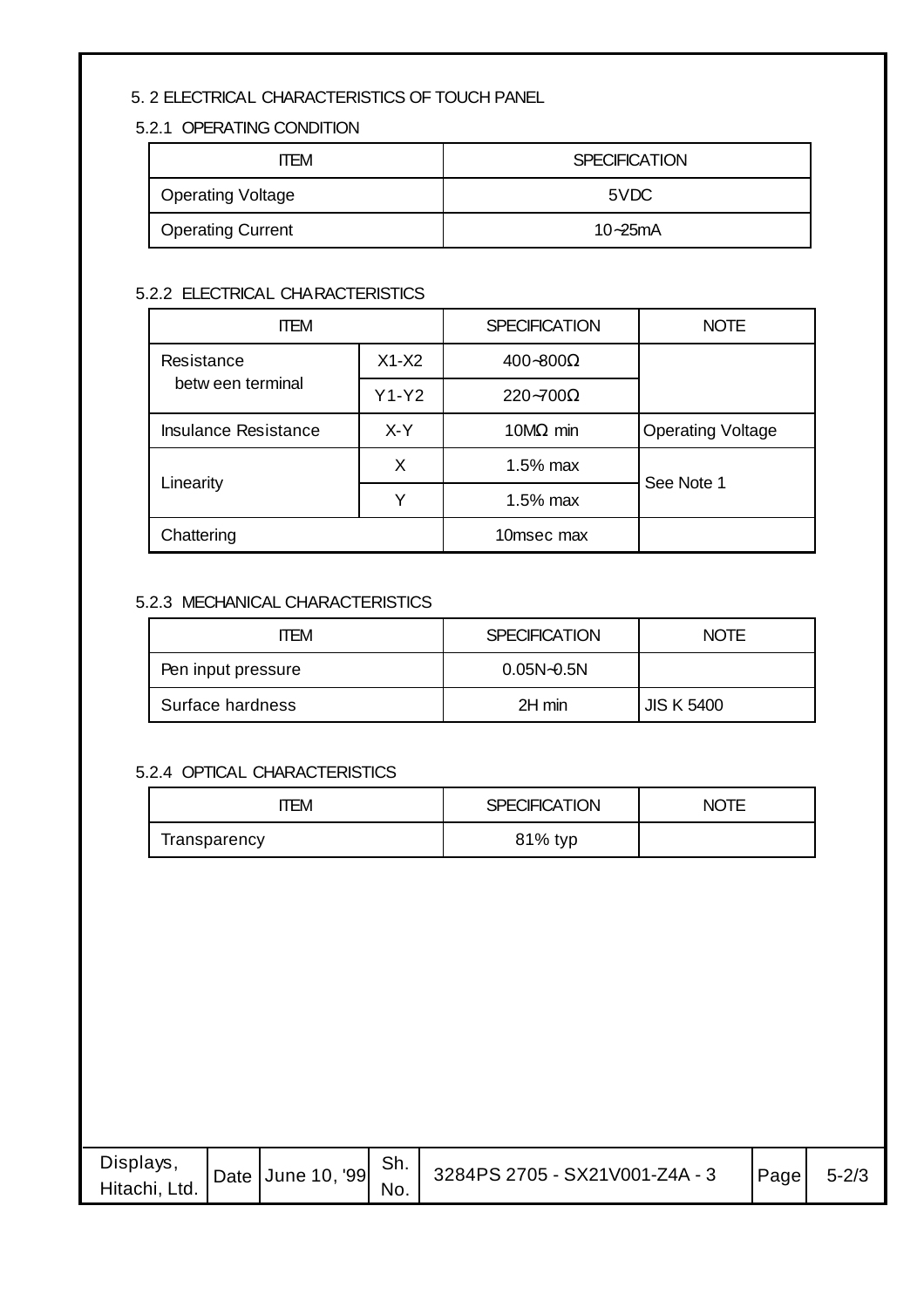Note 1 : Test Methode and Conditions The difference ("e") betw een the theoretical output voltage and the actual output voltage w hen pressure is applied to any point w ithin the valid area must be as indicated below .



#### 5. 3 ELECTRICAL CHARACTERISTICS OF BACKLIGHT

| <b>ITEM</b>                       | <b>SYMBOL</b>  | <b>MIN</b>        | <b>TYP</b>               | <b>MAX</b>               | <b>UNIT</b> | <b>NOTE</b>     |
|-----------------------------------|----------------|-------------------|--------------------------|--------------------------|-------------|-----------------|
| Lamp Voltage                      | VL             |                   | (500)                    | $\overline{\phantom{0}}$ | Vrms        | Ta=25°C         |
| Frequency                         | fL             |                   | (60)                     |                          | kHz         |                 |
| Lamp Current (1Lamp) (Note6)      | IL             | (1.2)<br>(Note 2) | (1.8)                    | (2.5)<br>(Note 2)        | mA          | Ta=25°C         |
| <b>Starting discharge Voltage</b> | ٧S<br>(Note 2) | (1400)            | $\overline{\phantom{0}}$ | $\blacksquare$           | Vrms        | $Ta=5^{\circ}C$ |

(Note 1) Please design your lamp driving circuit (inverter) according to the above specifications, and inform Hitachi of it.

(Note 2) Starting discharge voltage is increased w hen LCM is operating at low er temperature. Please check the characteristics of your inverter before applying to your set.

(Note 3) Average life time of CFL w ill be decreased w hen LCM is operating at low er temperature.

- (Note 4) Under low er driving frequency of an inverter, a certain backlight system (CFL & CFL reflection sheet) may generate a sound noise. Before designing the inverter, please consider the driving frequency and the noise.
- (Note 5) Under low er temperature, please check CFL characteristics on your inverter.

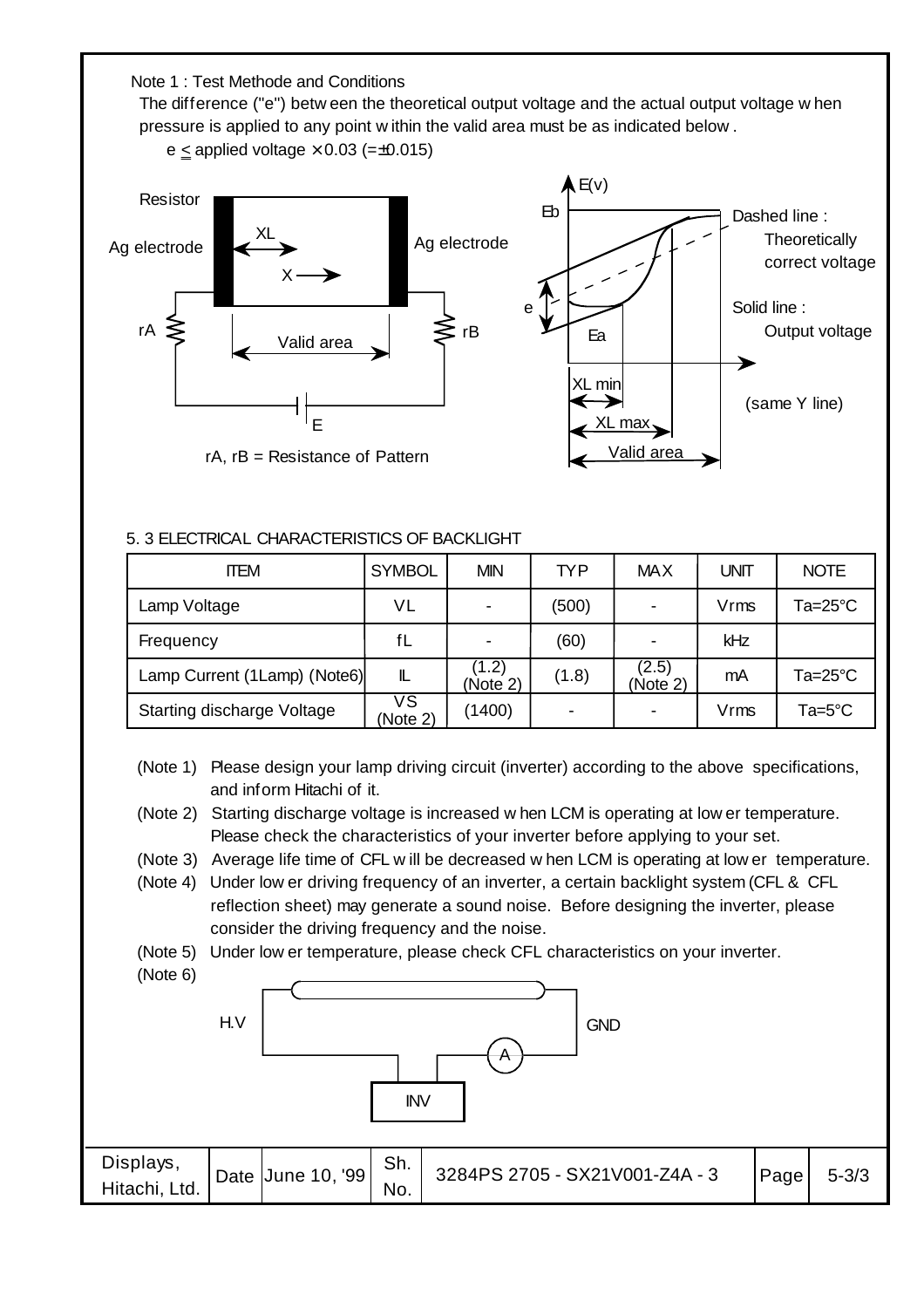| <b>6. OPTICAL CHARACTERISTICS</b>  |                      |                    |                                       |            |            |            |             |             |  |
|------------------------------------|----------------------|--------------------|---------------------------------------|------------|------------|------------|-------------|-------------|--|
| 6.1 OPTICAL CHARACTERISTICS OF LCD |                      |                    | Ta=25°C (Backlight On)                |            |            |            |             |             |  |
| <b>ITEM</b>                        |                      | <b>SYMBOL</b>      | <b>CONDITION</b>                      | <b>MIN</b> | <b>TYP</b> | <b>MAX</b> | <b>UNIT</b> | <b>NOTE</b> |  |
| View ing area                      |                      | $\phi$ 2- $\phi$ 1 | $\theta = 0^\circ$ , K $\geq 2.0$     |            | (40)       |            | deg         | 1),2)       |  |
| Contrast ratio                     |                      | K                  | $\phi = 0^\circ$ , $\theta = 0^\circ$ |            | (50)       |            | -           | 3), 5), 6)  |  |
| Response time (rise)               |                      | tr                 | $\phi = 0^\circ$ , $\theta = 0^\circ$ |            | (190)      |            | ms          | 4)          |  |
|                                    | Response time (fall) |                    | $\phi = 0^\circ$ , $\theta = 0^\circ$ |            | (160)      |            | ms          | 4)          |  |
| Color tone                         |                      | $\mathsf{x}$       |                                       |            | (0.54)     |            |             |             |  |
| (Primary Color)                    | Red                  |                    | y                                     |            |            | (0.33)     |             |             |  |
|                                    | Green                | $\mathsf{x}$       |                                       |            | (0.31)     |            |             |             |  |
|                                    |                      | у                  |                                       |            | (0.51)     |            |             |             |  |
|                                    | <b>Blue</b>          | $\mathsf{x}$       | $\phi = 0^\circ$ , $\theta = 0^\circ$ |            | (0.17)     |            |             | 7)          |  |
|                                    |                      | У                  |                                       |            | (0.17)     |            |             |             |  |
|                                    | White                | $\mathsf{x}$       |                                       |            | (0.29)     |            |             |             |  |
|                                    |                      | У                  |                                       |            | (0.31)     |            |             |             |  |

(Measurement condition : Hitachi standard)

Note 1)∼7) : See next page.

| Displays,<br>Date $\vert$ June 10, '99 $\vert$<br>Hitachi, Ltd. | . Sh. '<br>No. | 3284PS 2706 - SX21V001-Z4A - 3 | Page | $6 - 1/3$ |
|-----------------------------------------------------------------|----------------|--------------------------------|------|-----------|
|-----------------------------------------------------------------|----------------|--------------------------------|------|-----------|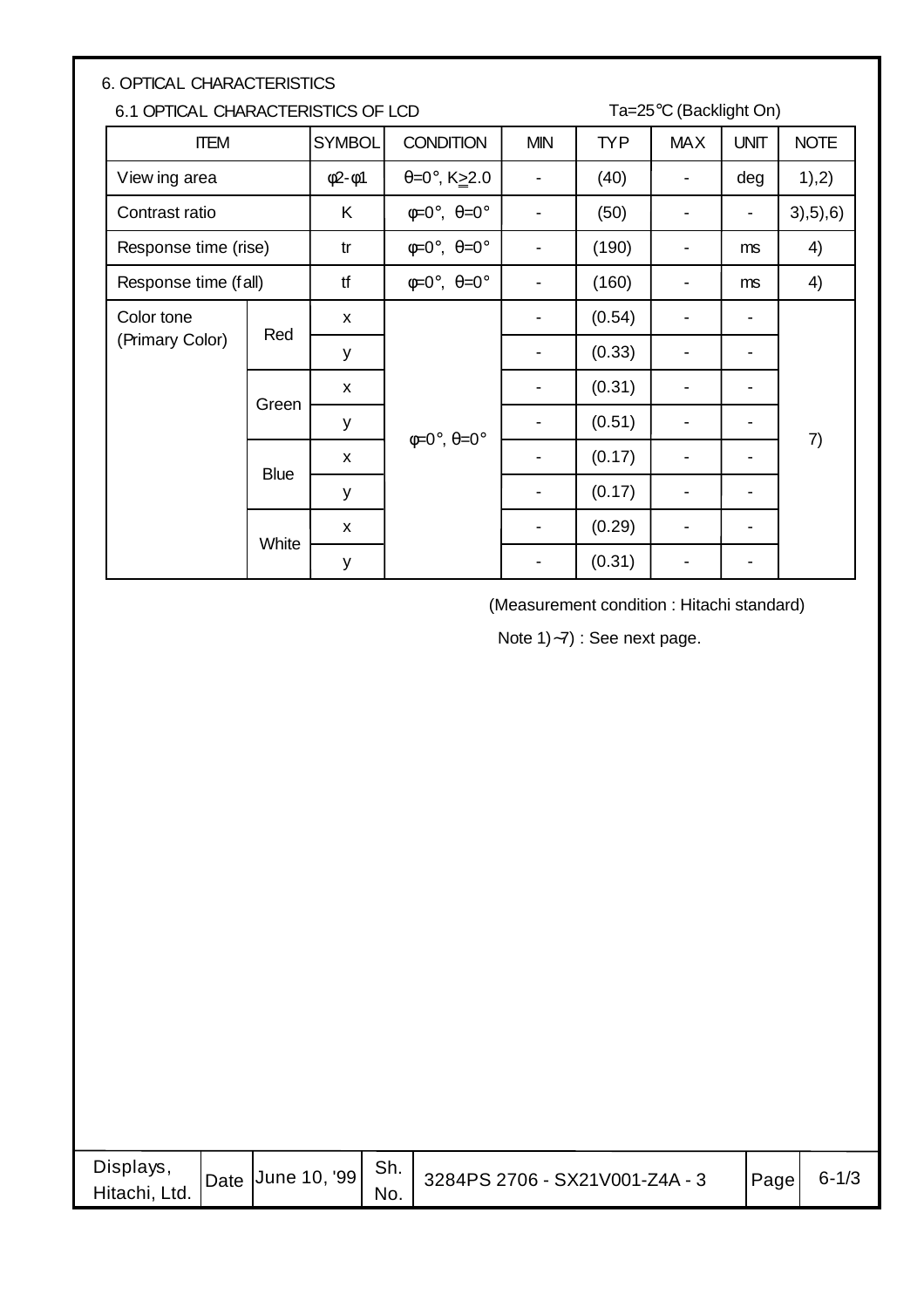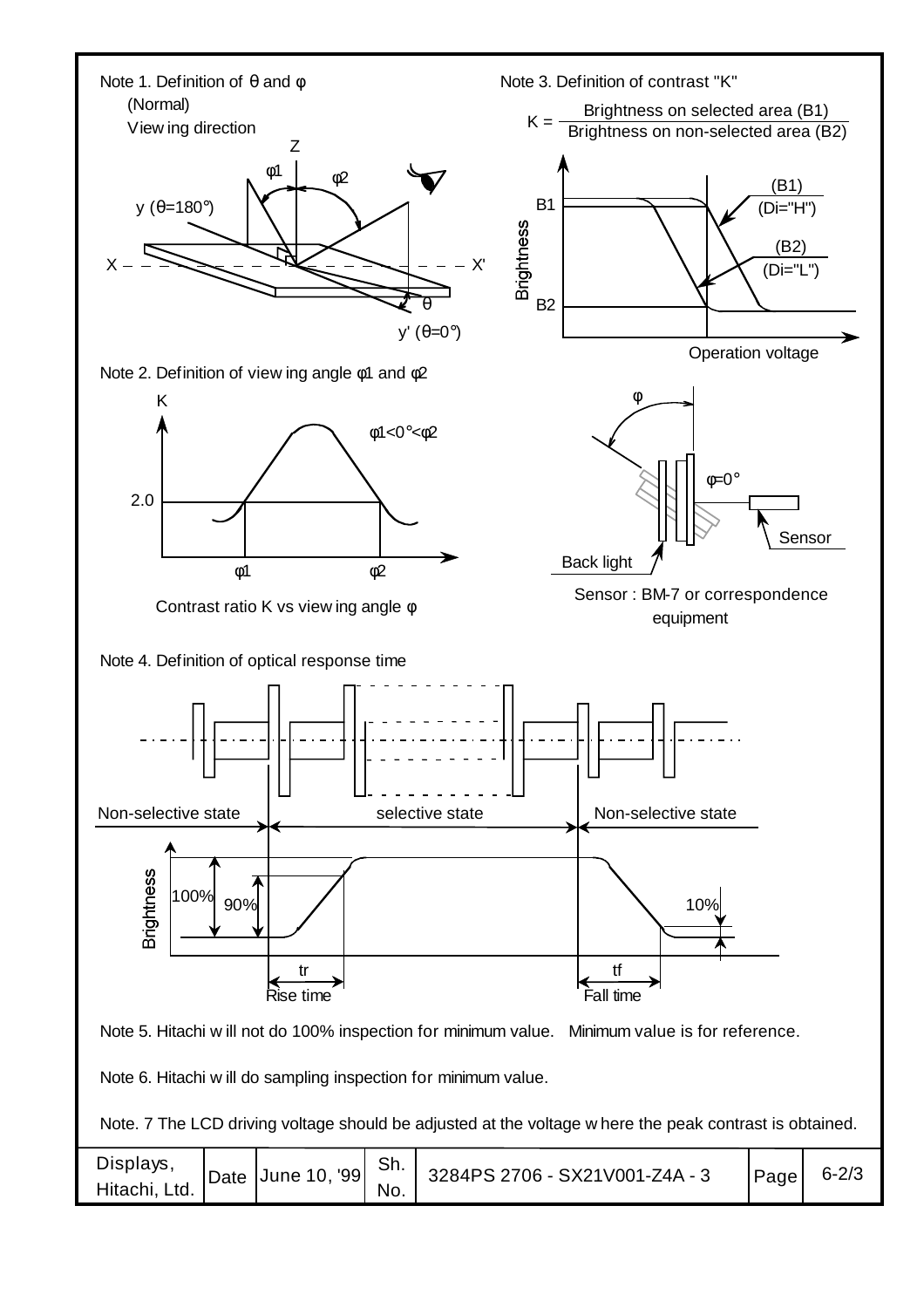#### 6.2 OPTICAL CHARACTERISTICS OF BACKLIGHT

| <b>ITEM</b>                  | <b>MIN</b>               | TYP. | <b>MAX</b> | <b>UNIT</b>       | <b>NOTE</b>                  |
|------------------------------|--------------------------|------|------------|-------------------|------------------------------|
| <b>Brightness</b>            | $\overline{\phantom{0}}$ | (58) |            | cd/m <sup>2</sup> | $IL=1.8mA$<br>Note $1,2)$    |
| <b>Rise Time</b>             | $\overline{\phantom{0}}$ | 5    |            | Minute            | $IL=1.8mA$<br>Brightness 80% |
| <b>Brightness Uniformity</b> | $\,$                     |      | ±30        | %                 | Undermentioned<br>Note $1,4$ |

Measurement condition : Hitachi standard)

CFL : INITIAL, Ta=25°C

Display data should be all "ON"

 The LCD driving voltage should be adjusted at the voltage w here the peak contrast is obtained, w hen set pattern is all "Q".

(Note 2) Brightness control : 100%

(Note 3) Measurement of the follow ing 9 places on the display.





| Displays,<br>Hitachi, Ltd. |  | Sh. | T   Date   June 10, '99   $\frac{311}{N_0}$   3284PS 2706 - SX21V001-Z4A -3 | $\vert$ Page | $6 - 3/3$ |
|----------------------------|--|-----|-----------------------------------------------------------------------------|--------------|-----------|

<sup>(</sup>Note 1) Measurement after 10 minutes from CFL operating. Average value of 9 points (Note 3).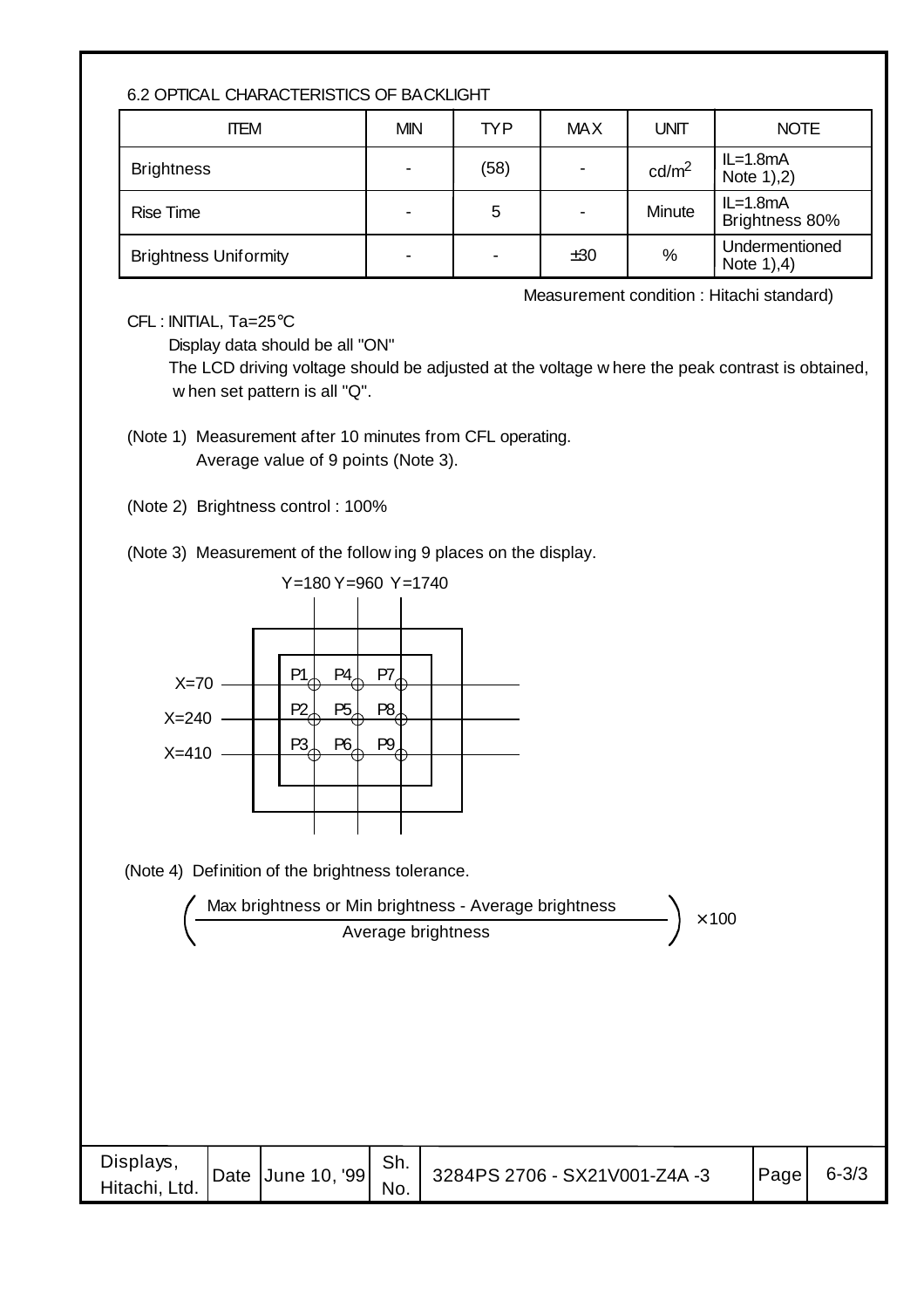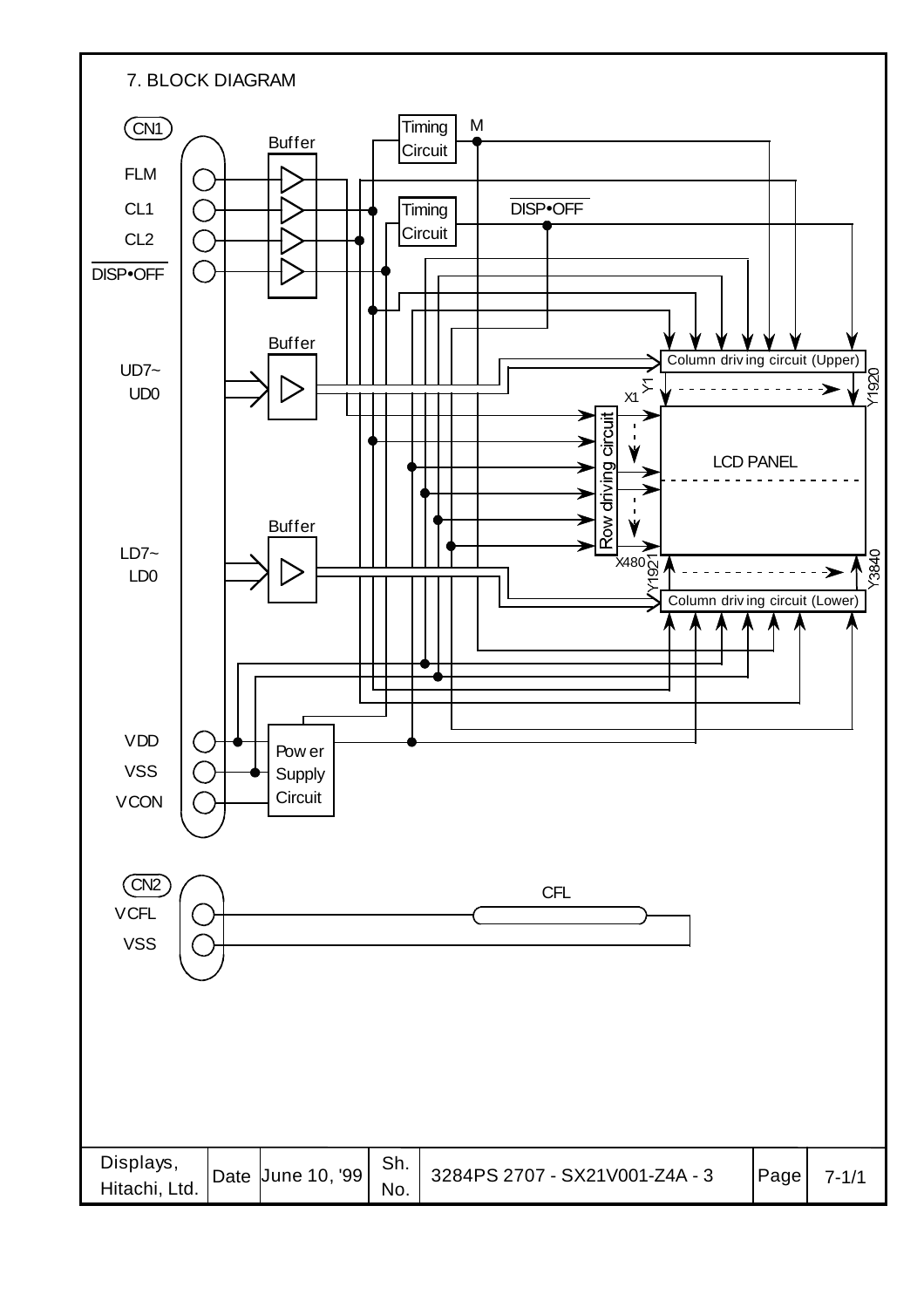| 8. INTERFACE TIMING CHART<br>8.1 TIMING CHART |                                  |                                                                                         |               |                   |
|-----------------------------------------------|----------------------------------|-----------------------------------------------------------------------------------------|---------------|-------------------|
| CL <sub>1</sub>                               |                                  |                                                                                         |               |                   |
| CL <sub>2</sub><br>Dummy data                 |                                  | X1                                                                                      |               | X <sub>2</sub>    |
| UD7                                           | $\mathsf{R}$<br>B<br>Y9<br>Y1    |                                                                                         | G<br>Y1913    |                   |
| UD <sub>6</sub><br>п<br>$\blacksquare$        | G<br>$\mathsf{R}$<br>Y2 Y10      |                                                                                         | B<br>Y1914    |                   |
| $\blacksquare$<br>UD1                         | R<br>B<br>Y7 Y15                 |                                                                                         | G<br>Y1919    |                   |
| UD <sub>0</sub><br>Dummy data                 | G<br>$\mathsf{R}$<br>Y8<br>Y16   | X241                                                                                    | B<br>Y1920    | X242              |
| UL7                                           | $\mathsf{R}$<br>B<br>Y1921 Y1929 |                                                                                         | G<br>Y1913    |                   |
| LD <sub>6</sub><br>$\blacksquare$             | G<br>$\mathsf{R}$<br>Y1922 Y1930 |                                                                                         | B<br>$Y$ 1914 |                   |
| п<br>LD1                                      | $\mathsf{R}$<br>B<br>Y1927 Y1935 |                                                                                         | G<br>Y1919    |                   |
| LD <sub>0</sub>                               | G<br>R<br>Y1928 Y1936            |                                                                                         | B<br>Y1920    |                   |
| FLM-<br>(Reduction)                           |                                  |                                                                                         |               |                   |
| $CL1$ .                                       |                                  | جح                                                                                      |               | Note(1)           |
| <b>FLM</b>                                    |                                  | $(240+n) \times T$                                                                      |               |                   |
| UD0~UD7                                       | X1<br>$X2$                       | Dummy data<br>Y240<br>Y239                                                              |               |                   |
| LD0~LD7                                       | X241 XX242                       | Dummy data<br>Y480<br>Y479                                                              |               |                   |
|                                               |                                  | Note(1): The interval of CL1 pulse must be same including the vertical blanking period. |               |                   |
| Displays,<br>Date<br>Hitachi, Ltd.            | Sh.<br>May 25, '99<br>No.        | 3284PS 2708 - SX21V001-Z4A - 2                                                          |               | Page<br>$8 - 1/7$ |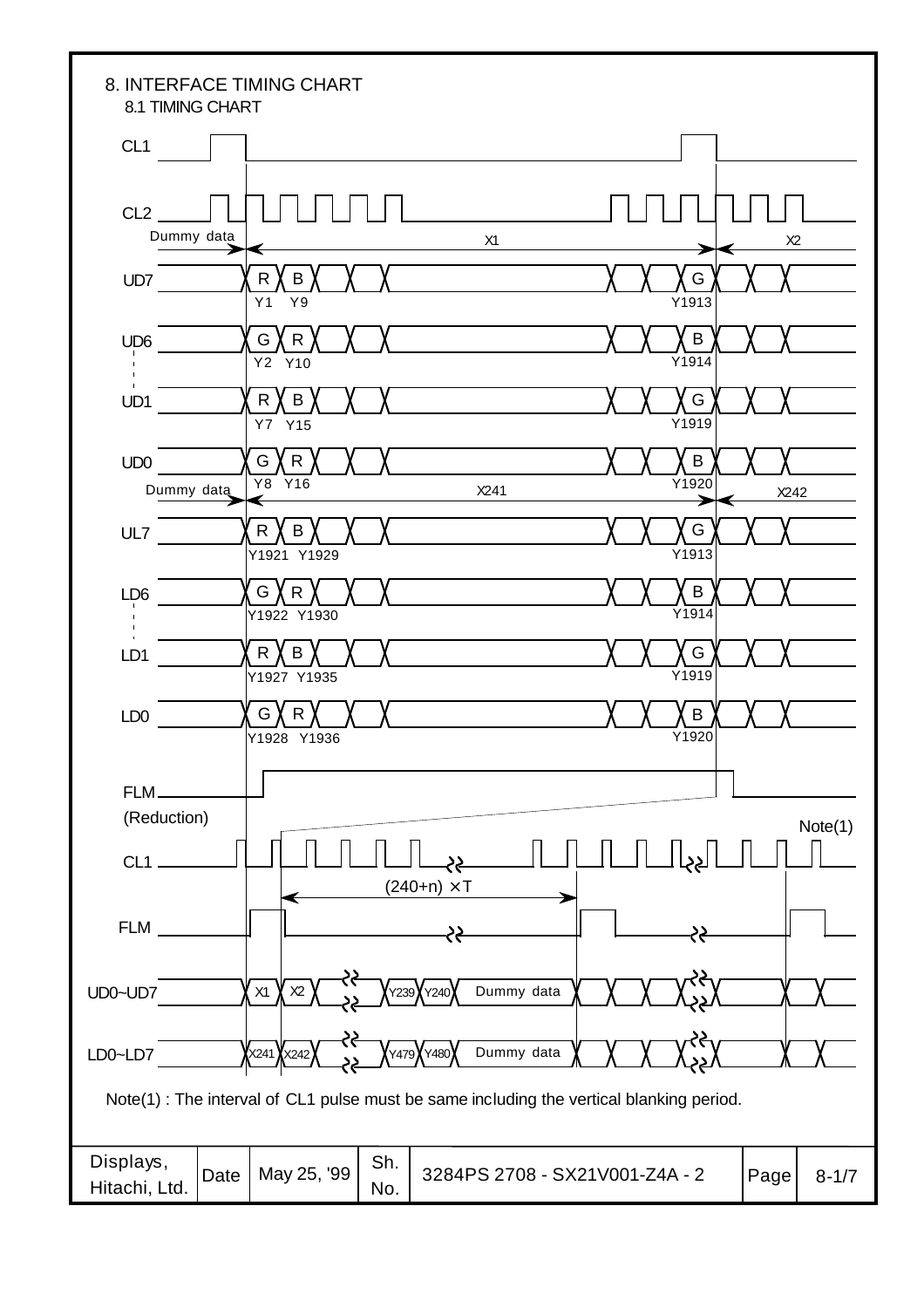#### 8.2 INTERFACE TIMING SPECIFICATION

| VDD=3.3±0.15V, VSS=0V, Vcon=0.8~2.8V, Ta=+5°C~+40°C |               |            |            |            |             |  |  |
|-----------------------------------------------------|---------------|------------|------------|------------|-------------|--|--|
| <b>ITEM</b>                                         | <b>SYMBOL</b> | <b>MIN</b> | <b>TYP</b> | <b>MAX</b> | <b>UNIT</b> |  |  |
| CL1 pulse width "H"                                 | tWHCL1        | 65         |            |            | ns          |  |  |
| Clock cycle time                                    | tCYC          | 40         |            |            | ns          |  |  |
| CL2 pulse width                                     | tWCL2         | 15         |            |            | ns          |  |  |
| Clock set up time                                   | tSCL1         | 20         |            |            | ns          |  |  |
| Clock hold time                                     | tHCL1         | 50         |            |            | ns          |  |  |
| Clock rise fall time                                | tr, tf        |            |            | 30         | ns          |  |  |
| Data set up time                                    | tDSU          | 10         |            |            | ns          |  |  |
| Data hold time                                      | tDH           | 10         |            |            | ns          |  |  |
| "FLM" set up time                                   | tFS           | 100        |            |            | ns          |  |  |
| "FLM" hold time                                     | tFH           | 50         |            |            | ns          |  |  |

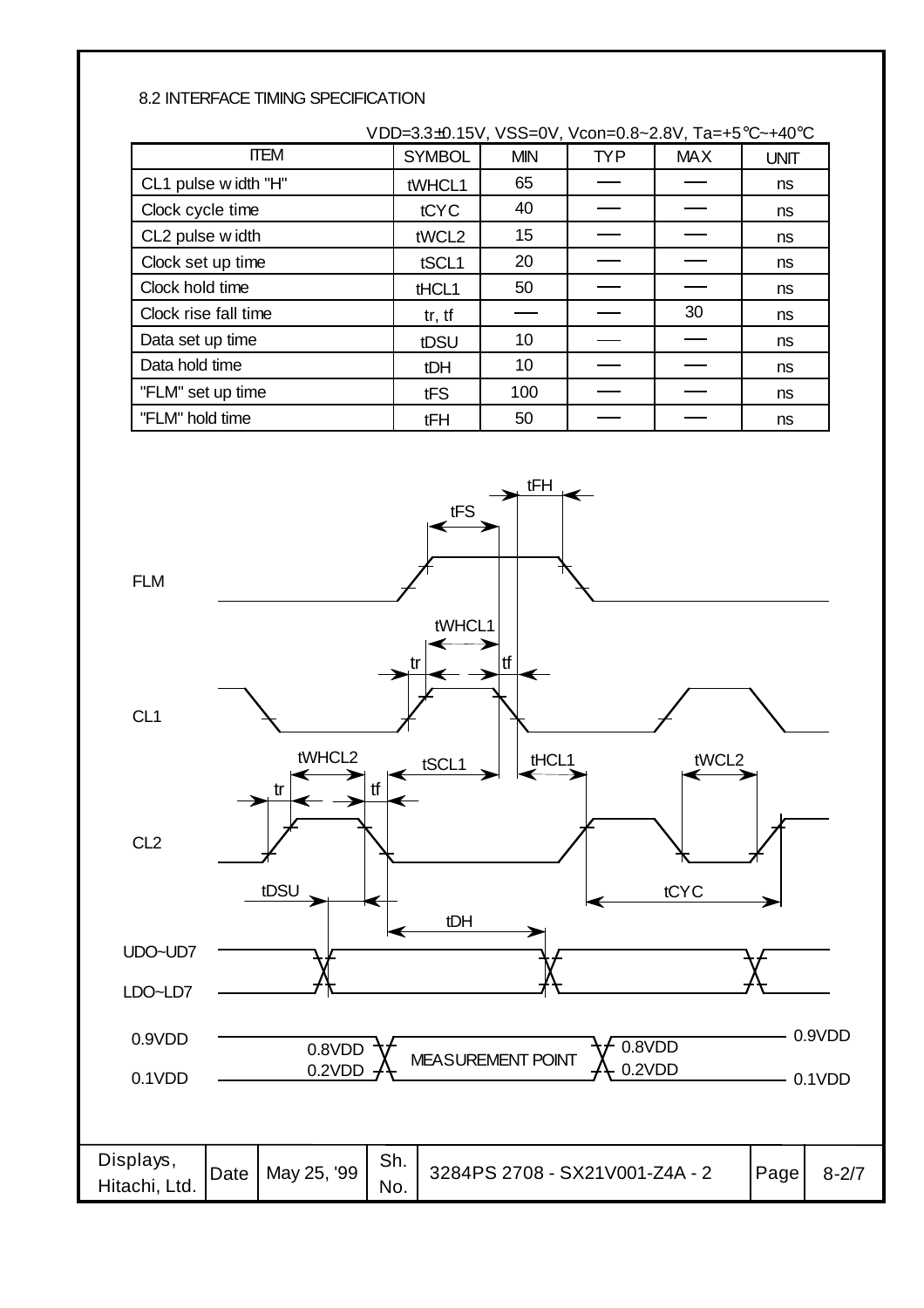

| <b>SYMBOL</b> | <b>MIN</b>  | <b>MAX</b> | <b>UNIT</b> | <b>COMMENT</b> |
|---------------|-------------|------------|-------------|----------------|
| tDLD          | 200         |            | ms          |                |
| tCH           | 0           |            | ms          | (Note 1)       |
| tLDH          | 20          |            | ms          |                |
| tDOr          |             | 100        | ns          |                |
| tDOf          |             | 100        | ns          |                |
| tDLCr         | 0           |            | ms          |                |
| tDLCf         | $\mathbf 0$ |            | ms          | (Note 2)       |
| tDLCs         | 20          |            | ms          |                |
| tVH           | 200         |            | ms          |                |

(Note 1) Please keep the specified sequence because w rong sequence may cause permanent damage to the LCD panel.

(Note 2) Hitachi recommends you to use DISP•OFF function. Display quality may deteriorate if you don't use DISP•OFF function.

| Displays,<br>Hitachi, Ltd. | $\frac{1}{2}$ Pate   May 25, '99   Sh.   2004 PC 27 | No. | 3284PS 2708 - SX21V001-Z4A - 2 | Page | $8 - 3/7$ |
|----------------------------|-----------------------------------------------------|-----|--------------------------------|------|-----------|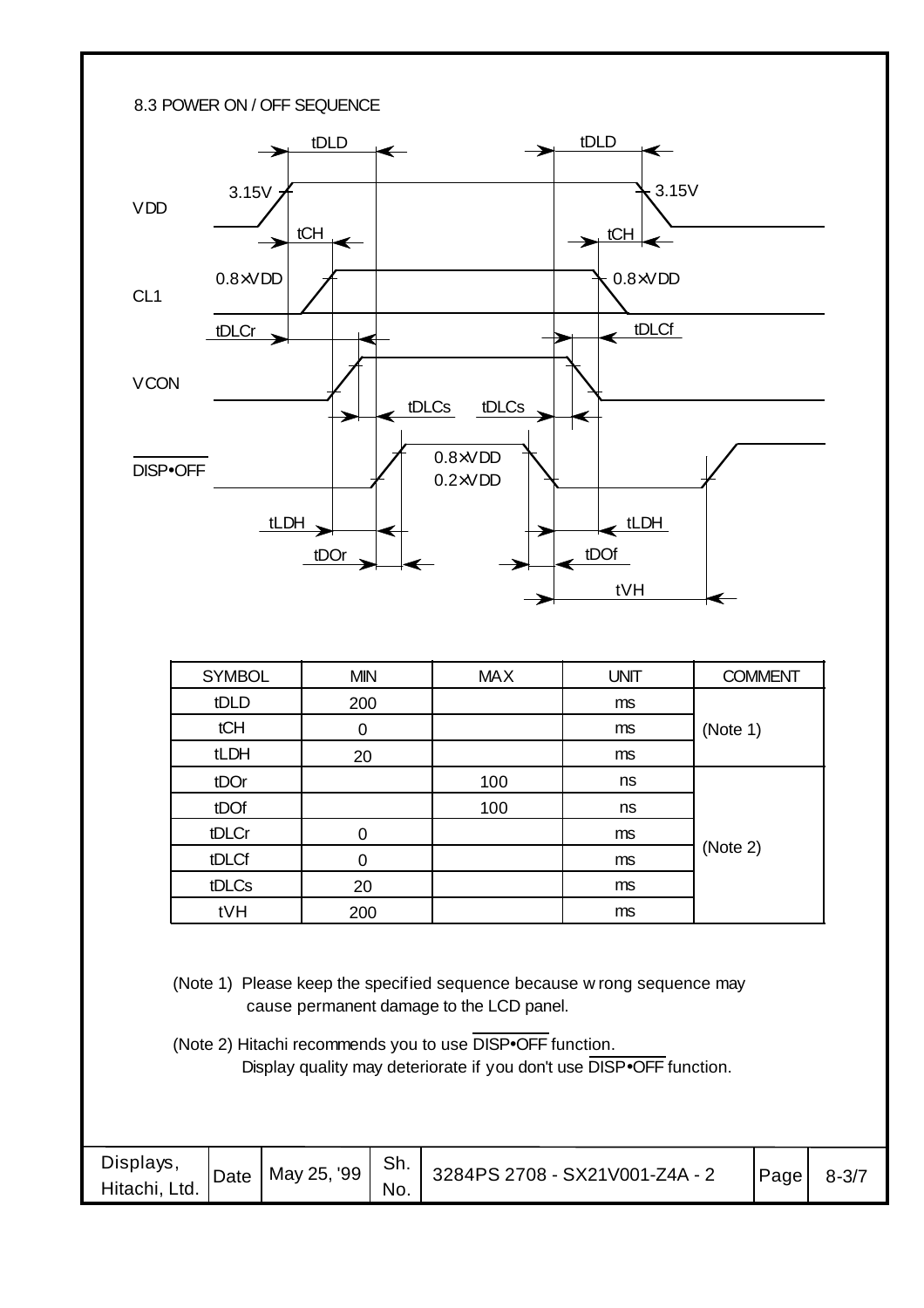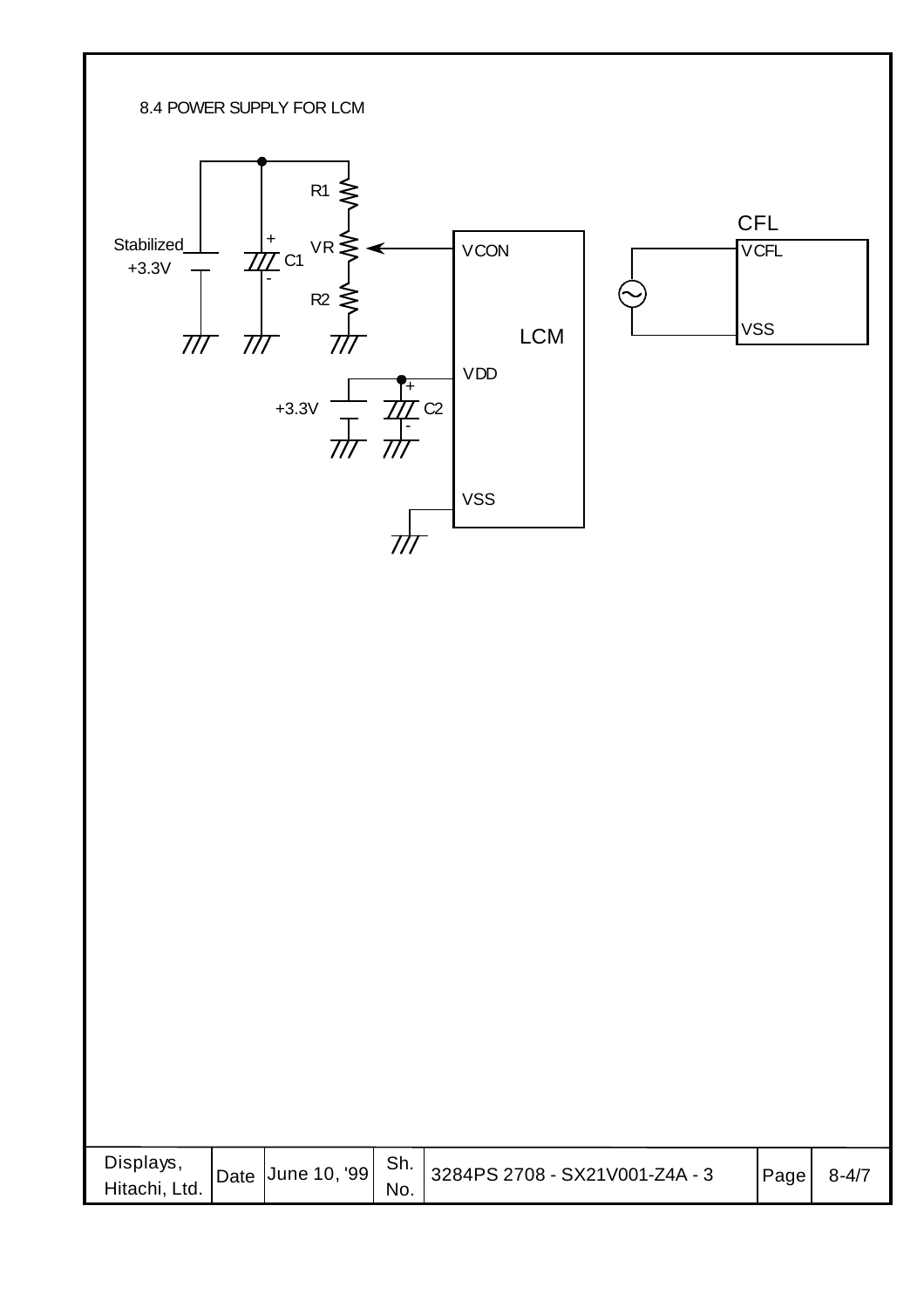#### 8.5 INPUT DATA ALLOCATION TABLE

|             |                                  | U<br>D                                | U<br>D                                             | U                                     | U<br>D                                             | U<br>D                                             | U<br>D                                 | U<br>D                                             | U<br>D                                             | U<br>D                                             | U<br>D                                | U<br>D                                             | U<br>D                                             |       | U<br>D                                             | U<br>D                                | U<br>D                                             | U<br>D                                             | U<br>D                                 |
|-------------|----------------------------------|---------------------------------------|----------------------------------------------------|---------------------------------------|----------------------------------------------------|----------------------------------------------------|----------------------------------------|----------------------------------------------------|----------------------------------------------------|----------------------------------------------------|---------------------------------------|----------------------------------------------------|----------------------------------------------------|-------|----------------------------------------------------|---------------------------------------|----------------------------------------------------|----------------------------------------------------|----------------------------------------|
|             | Data Signal                      | 7                                     | 6                                                  | D<br>5                                | $\overline{4}$                                     | 3                                                  | $\overline{2}$                         | 1                                                  | 0                                                  | $\overline{7}$                                     | 6                                     | 5                                                  | 4                                                  |       | 4                                                  | 3                                     | $\overline{2}$                                     | 1                                                  | 0                                      |
|             | Ý                                | 1                                     | $\overline{2}$                                     | 3                                     | $\overline{\mathcal{A}}$                           | 5                                                  | 6                                      | $\overline{7}$                                     | 8                                                  | 9                                                  | 10                                    | 11                                                 | 12                                                 |       | 1                                                  | 1                                     | 1                                                  | 1                                                  | $\mathbf 1$                            |
|             |                                  |                                       |                                                    |                                       |                                                    |                                                    |                                        |                                                    |                                                    |                                                    |                                       |                                                    |                                                    | ----- | 9                                                  | 9                                     | 9                                                  | 9                                                  | 9                                      |
|             |                                  |                                       |                                                    |                                       |                                                    |                                                    |                                        |                                                    |                                                    |                                                    |                                       |                                                    |                                                    |       | 1                                                  | 1                                     | 1                                                  | 1                                                  | $\overline{2}$                         |
| X           |                                  |                                       |                                                    |                                       |                                                    |                                                    |                                        |                                                    |                                                    |                                                    |                                       |                                                    |                                                    |       | 6                                                  | $\overline{7}$                        | 8                                                  | 9                                                  | 0                                      |
|             | 1                                | $\mathsf{R}$                          | G                                                  | B                                     | R                                                  | G                                                  | B                                      | $\mathsf{R}$                                       | G                                                  | B                                                  | $\mathsf{R}$                          | G                                                  | B                                                  | ----- | G                                                  | B                                     | $\mathsf{R}$                                       | G                                                  | B                                      |
|             | $\overline{2}$                   | $\mathsf{R}$                          | G                                                  | B                                     | R                                                  | G                                                  | B                                      | $\mathsf{R}$                                       | G                                                  | B                                                  | $\mathsf{R}$                          | G                                                  | B                                                  | ----- | G                                                  | B                                     | $\mathsf{R}$                                       | G                                                  | B                                      |
|             | 3                                | $\mathsf{R}$                          | G                                                  | B                                     | R                                                  | G                                                  | B                                      | $\mathsf{R}$                                       | G                                                  | B                                                  | $\mathsf{R}$                          | G                                                  | B                                                  | ----- | G                                                  | B                                     | $\mathsf{R}$                                       | G                                                  | B                                      |
|             | $\overline{\mathbf{4}}$          | $\mathsf{R}$                          | G                                                  | B                                     | $\mathsf{R}$                                       | G                                                  | B                                      | $\mathsf{R}$                                       | G                                                  | B                                                  | $\mathsf{R}$                          | G                                                  | B                                                  | ----- | G                                                  | B                                     | $\mathsf{R}$                                       | G                                                  | B                                      |
|             | 5                                | ${\sf R}$                             | G                                                  | $\sf B$                               | $\mathsf R$                                        | G                                                  | B                                      | $\mathsf{R}$                                       | G                                                  | $\sf B$                                            | $\mathsf{R}$                          | G                                                  | B                                                  | ----- | G                                                  | $\sf B$                               | $\mathsf R$                                        | G                                                  | B                                      |
| UPPER PANEL | $\blacksquare$<br>$\blacksquare$ | п<br>$\blacksquare$<br>$\blacksquare$ | $\blacksquare$<br>٠<br>$\blacksquare$              | п<br>$\blacksquare$                   | $\blacksquare$<br>$\blacksquare$<br>$\blacksquare$ | $\blacksquare$<br>$\blacksquare$<br>$\blacksquare$ | $\blacksquare$<br>T.<br>f,             | $\blacksquare$<br>$\blacksquare$<br>$\blacksquare$ | $\blacksquare$<br>$\blacksquare$                   | ÷.<br>$\blacksquare$<br>$\blacksquare$             | $\blacksquare$<br>п<br>$\blacksquare$ | I.<br>υ.<br>$\blacksquare$                         | $\blacksquare$<br>$\blacksquare$<br>$\blacksquare$ |       | $\blacksquare$<br>I.<br>f,                         | $\blacksquare$<br>п<br>$\blacksquare$ | $\blacksquare$<br>$\blacksquare$<br>$\blacksquare$ | $\blacksquare$<br>$\blacksquare$<br>$\blacksquare$ | $\blacksquare$<br>÷.<br>$\blacksquare$ |
|             | 238                              | $\mathsf{R}$                          | G                                                  | B                                     | $\mathsf{R}$                                       | G                                                  | B                                      | $\mathsf{R}$                                       | G                                                  | B                                                  | $\mathsf{R}$                          | G                                                  | B                                                  | ----- | G                                                  | B                                     | $\mathsf R$                                        | G                                                  | B                                      |
|             | 239                              | $\mathsf{R}$                          | G                                                  | $\sf B$                               | ${\sf R}$                                          | G                                                  | B                                      | ${\sf R}$                                          | G                                                  | B                                                  | $\mathsf{R}$                          | G                                                  | B                                                  | ----- | G                                                  | B                                     | ${\sf R}$                                          | G                                                  | B                                      |
|             | 240                              | $\mathsf{R}$                          | G                                                  | $\sf B$                               | $\mathsf{R}$                                       | G                                                  | $\sf B$                                | $\mathsf{R}$                                       | G                                                  | $\sf B$                                            | $\mathsf{R}$                          | G                                                  | B                                                  | ----- | G                                                  | B                                     | $\mathsf{R}$                                       | G                                                  | B                                      |
|             | 241                              | $\mathsf{R}$                          | G                                                  | B                                     | $\mathsf{R}$                                       | G                                                  | B                                      | $\mathsf{R}$                                       | G                                                  | B                                                  | $\mathsf{R}$                          | G                                                  | B                                                  | ----- | G                                                  | B                                     | R                                                  | G                                                  | B                                      |
|             | 242                              | $\mathsf{R}$                          | G                                                  | B                                     | $\mathsf{R}$                                       | G                                                  | B                                      | $\mathsf{R}$                                       | G                                                  | B                                                  | R                                     | G                                                  | B                                                  | ----- | G                                                  | B                                     | $\mathsf{R}$                                       | G                                                  | B                                      |
|             | 243                              | $\mathsf{R}$                          | G                                                  | B                                     | R                                                  | G                                                  | B                                      | $\mathsf{R}$                                       | G                                                  | B                                                  | $\mathsf{R}$                          | G                                                  | B                                                  | ----- | G                                                  | B                                     | R                                                  | G                                                  | B                                      |
|             | 244                              | $\mathsf{R}$                          | G                                                  | B                                     | R                                                  | G                                                  | B                                      | $\mathsf{R}$                                       | G                                                  | B                                                  | $\mathsf{R}$                          | G                                                  | $\mathsf{B}$                                       | ----- | G                                                  | B                                     | $\mathsf{R}$                                       | G                                                  | B                                      |
|             | 245                              | $\mathsf{R}$                          | G                                                  | B                                     | R                                                  | G                                                  | B                                      | $\mathsf{R}$                                       | G                                                  | B                                                  | $\mathsf{R}$                          | G                                                  | B                                                  | ----- | G                                                  | B                                     | $\mathsf{R}$                                       | G                                                  | B                                      |
| LOWER PANEL |                                  | $\blacksquare$<br>$\blacksquare$      | $\blacksquare$<br>$\blacksquare$<br>$\blacksquare$ | $\blacksquare$<br>$\blacksquare$<br>п | $\blacksquare$<br>$\blacksquare$<br>$\blacksquare$ | $\blacksquare$<br>$\blacksquare$<br>$\blacksquare$ | $\blacksquare$<br>T.<br>$\blacksquare$ | $\blacksquare$<br>п<br>$\blacksquare$              | $\blacksquare$<br>$\blacksquare$<br>$\blacksquare$ | $\blacksquare$<br>$\blacksquare$<br>$\blacksquare$ | $\blacksquare$<br>п<br>$\blacksquare$ | $\blacksquare$<br>$\blacksquare$<br>$\blacksquare$ | $\blacksquare$<br>$\blacksquare$<br>$\blacksquare$ |       | $\blacksquare$<br>$\blacksquare$<br>$\blacksquare$ | п<br>$\blacksquare$<br>f,             | $\blacksquare$<br>$\blacksquare$<br>$\blacksquare$ | $\blacksquare$<br>$\blacksquare$<br>Ť.             | $\blacksquare$<br>$\blacksquare$       |
|             | 478                              | $\mathsf{R}$                          | G                                                  | B                                     | R                                                  | G                                                  | $\sf B$                                | $\mathsf{R}$                                       | G                                                  | $\sf B$                                            | $\mathsf{R}$                          | G                                                  | B                                                  | ----- | G                                                  | B                                     | $\mathsf{R}$                                       | G                                                  | B                                      |
|             | 479                              | $\mathsf{R}$                          | G                                                  | B                                     | $\mathsf R$                                        | G                                                  | $\sf B$                                | $\mathsf{R}$                                       | G                                                  | $\sf B$                                            | $\mathsf{R}$                          | G                                                  | B                                                  | ----- | G                                                  | B                                     | $\mathsf{R}$                                       | G                                                  | B                                      |
|             | 480                              | $\mathsf{R}$                          | G                                                  | $\sf B$                               | R                                                  | G                                                  | B                                      | $\mathsf{R}$                                       | G                                                  | B                                                  | $\mathsf{R}$                          | G                                                  | B                                                  | ----- | G                                                  | B                                     | $\mathsf R$                                        | G                                                  | B                                      |
| Χ           |                                  | 1                                     | 1                                                  | 1                                     | 1                                                  | 1                                                  | 1                                      | 1                                                  | 1                                                  | 1                                                  | 1                                     | 1                                                  | 1                                                  |       | 3                                                  | 3                                     | $\sqrt{3}$                                         | 3                                                  | 3                                      |
|             |                                  | 9                                     | 9 <sup>1</sup>                                     | $\overline{9}$                        | $\boldsymbol{9}$                                   | 9                                                  | $\boldsymbol{9}$                       | $\boldsymbol{9}$                                   | 9                                                  | $\boldsymbol{9}$                                   | $\boldsymbol{9}$                      | $\boldsymbol{9}$                                   | 9                                                  |       | 8                                                  | 8                                     | 8                                                  | 8                                                  | 8                                      |
|             |                                  | $\overline{2}$                        | $\overline{2}$                                     | $\mathbf 2$                           | $\overline{2}$                                     | $\overline{2}$                                     | $\overline{2}$                         | $\overline{2}$                                     | $\overline{2}$                                     | $\overline{2}$                                     | 3                                     | 3                                                  | 3                                                  |       | $\sqrt{3}$                                         | $\mathbf{3}$                          | $\mathfrak{S}$                                     | 3                                                  | $\overline{4}$                         |
|             | Y                                | 1                                     | $\overline{2}$                                     | 3                                     | 4                                                  | 5                                                  | 6                                      | $\overline{7}$                                     | 8                                                  | 9                                                  | $\pmb{0}$                             | 1                                                  | $\overline{2}$                                     |       | 6                                                  | $\overline{7}$                        | 8 <sup>1</sup>                                     | $\boldsymbol{9}$                                   | $\mathbf 0$                            |
|             |                                  | L                                     | L                                                  | L                                     | L                                                  | L                                                  |                                        | L                                                  | L                                                  |                                                    | L                                     | L                                                  | L                                                  |       | L                                                  |                                       | L                                                  | L                                                  | L                                      |
|             | Data Signal                      | D                                     | D                                                  | D                                     | D                                                  | D                                                  | D                                      | D                                                  | D                                                  | D                                                  | D                                     | D                                                  | D                                                  |       | D                                                  | D                                     | D                                                  | D                                                  | D                                      |
|             |                                  | 7                                     | 6                                                  | $\overline{5}$                        | 4                                                  | 3 <sup>1</sup>                                     | 2                                      | 1                                                  | 0                                                  | $\overline{7}$                                     | 6                                     | $\sqrt{5}$                                         | 4                                                  |       | $\overline{4}$                                     | 3                                     | $\overline{2}$                                     | 1                                                  | 0                                      |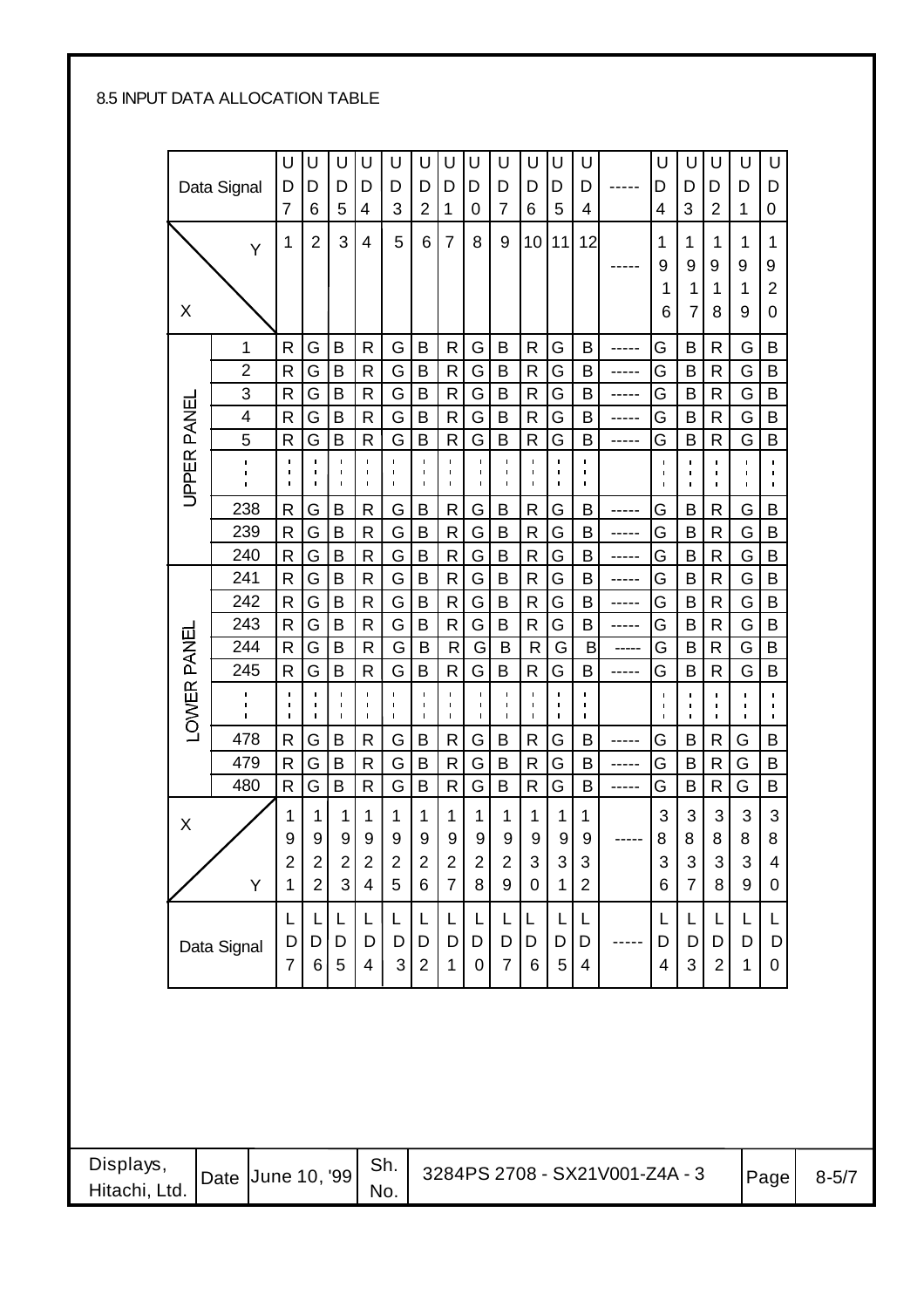#### 8.6 INTERNAL PIN CONNECTION

CN1 MOLEX 54104-3511

| PIN No.                 | <b>SIGNAL</b>      | <b>LEVEL</b>                 | <b>FUNCTION</b>              |
|-------------------------|--------------------|------------------------------|------------------------------|
| 1                       | LD <sub>0</sub>    | H/L                          | Display Data (Low er Column) |
| $\overline{2}$          | LD <sub>1</sub>    | H/L                          | Display Data (Low er Column) |
| 3                       | LD <sub>2</sub>    | H/L                          | Display Data (Low er Column) |
| $\overline{\mathbf{4}}$ | LD <sub>3</sub>    | H/L                          | Display Data (Low er Column) |
| 5                       | <b>VSS</b>         | $\frac{1}{2}$                | <b>GND</b>                   |
| 6                       | LD <sub>4</sub>    | H/L                          | Display Data (Low er Column) |
| $\overline{7}$          | LD <sub>5</sub>    | H/L                          | Display Data (Low er Column) |
| 8                       | LD <sub>6</sub>    | H/L                          | Display Data (Low er Column) |
| 9                       | LD7                | H/L                          | Display Data (Low er Column) |
| 10                      | <b>VSS</b>         |                              | <b>GND</b>                   |
| 11                      | <b>FLM</b>         | H                            | <b>First Line Marker</b>     |
| 12                      | DISP.OFF           | H/L                          | H:ON/L:OFF                   |
| 13                      | CL <sub>1</sub>    | $H \rightarrow L$            | Data Latch                   |
| 14                      | <b>VSS</b>         |                              | <b>GND</b>                   |
| 15                      | CL <sub>2</sub>    | $H \rightarrow L$            | Data Shift                   |
| 16                      | <b>VSS</b>         |                              | <b>GND</b>                   |
| 17                      | <b>VDD</b>         | $\qquad \qquad \blacksquare$ | Pow er Supply for Logic      |
| 18                      | <b>VDD</b>         | $\overline{\phantom{0}}$     | Pow er Supply for Logic      |
| 19                      | <b>VCON</b>        | $\overline{\phantom{0}}$     | <b>Contrast Adjust</b>       |
| 20                      | <b>VSS</b>         | $\qquad \qquad \blacksquare$ | <b>GND</b>                   |
| 21                      | <b>VDD</b>         |                              | <b>GND</b>                   |
| 22                      | UD <sub>0</sub>    | H/L                          | Display Data (Upper Column)  |
| 23                      | UD1                | H/L                          | Display Data (Upper Column)  |
| 24                      | UD <sub>2</sub>    | H/L                          | Display Data (Upper Column)  |
| 25                      | UD <sub>3</sub>    | H/L                          | Display Data (Upper Column)  |
| 26                      | <b>VSS</b>         |                              | <b>GND</b>                   |
| 27                      | UD4                | H/L                          | Display Data (Upper Column)  |
| 28                      | UD <sub>5</sub>    | H/L                          | Display Data (Upper Column)  |
| 29                      | UD <sub>6</sub>    | H/L                          | Display Data (Upper Column)  |
| 30                      | UD <sub>7</sub>    | H/L                          | Display Data (Upper Column)  |
| 31                      | <b>VSS</b>         |                              | <b>GND</b>                   |
| 32                      | DIG Y2             | $\overline{\phantom{0}}$     | Touch panel Y2               |
| 33                      | DIG X <sub>2</sub> | $\overline{\phantom{0}}$     | Touch panel X2               |
| 34                      | DIG Y1             |                              | Touch panel Y1               |
| 35                      | DIG X1             |                              | Touch panel X1               |

| Displays,<br>Hitachi, Ltd. |  | Date June 10, '99 | Sh.<br>No. | 3284PS 2708 - SX21V001-Z4A - 3 | Page | $8 - 6/7$ |
|----------------------------|--|-------------------|------------|--------------------------------|------|-----------|
|----------------------------|--|-------------------|------------|--------------------------------|------|-----------|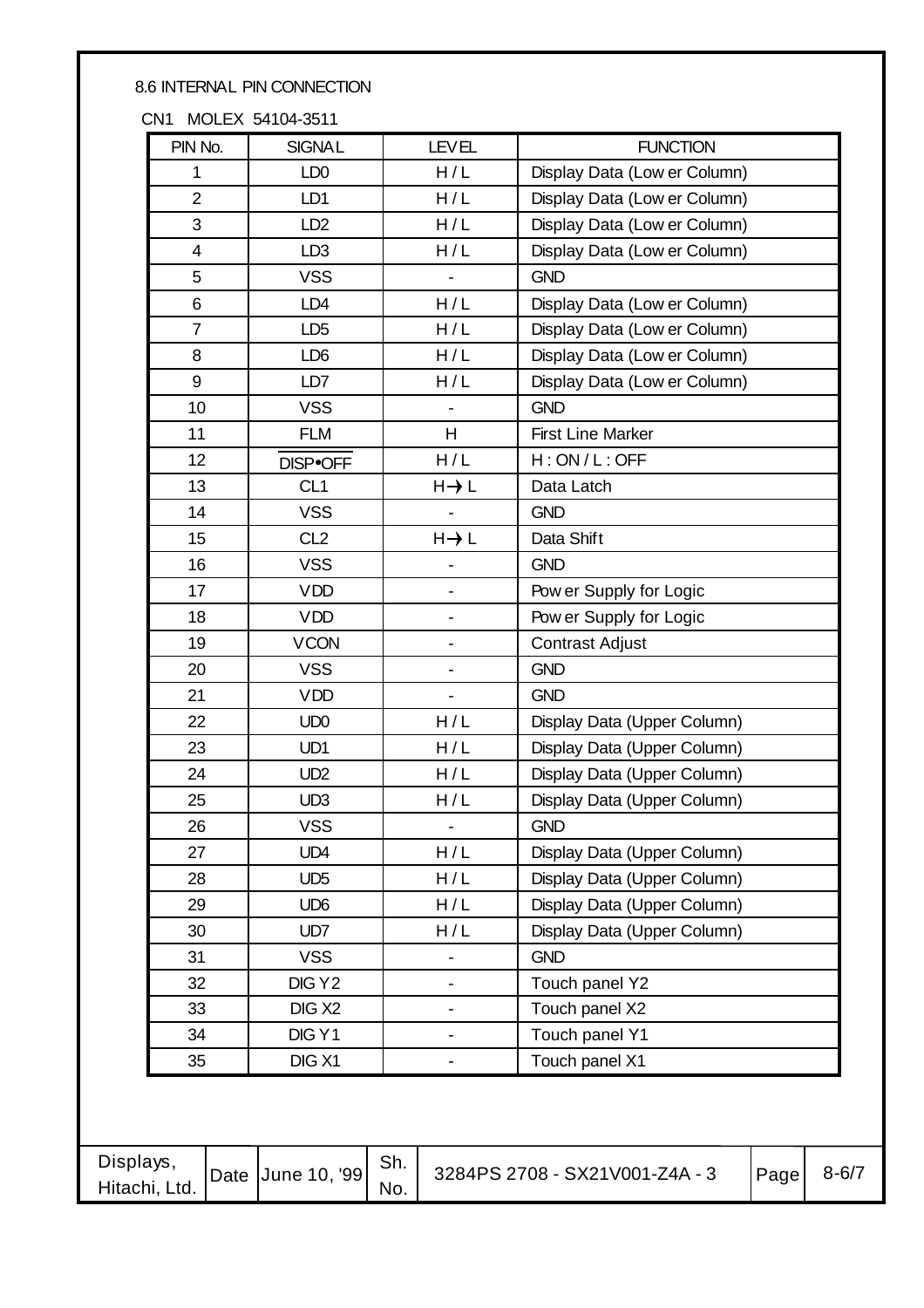CN2 JST : BHSR-02VS-1 (Suitable Connector : (1) SM02B-BHSS-1-TB or

or

(1) housing : BHSMR-02VS-1

contact pin : SBHSM-002T-P0.5

| PIN No. | <b>SIGNAL</b> | <b>LEVEL</b>             | <b>FUNCTION</b>       |  |  |  |  |
|---------|---------------|--------------------------|-----------------------|--|--|--|--|
|         | VCFL          | A C                      | Pow er Supply for CFL |  |  |  |  |
|         | VSS           | $\overline{\phantom{0}}$ | <b>GND for CFL</b>    |  |  |  |  |

| Displays,<br>Hitachi, Ltd. |  | Date June 10, '99 | Sh.<br>No. | 3284PS 2708 - SX21V001-Z4A - 3 | Page | $8 - 7/7$ |
|----------------------------|--|-------------------|------------|--------------------------------|------|-----------|
|----------------------------|--|-------------------|------------|--------------------------------|------|-----------|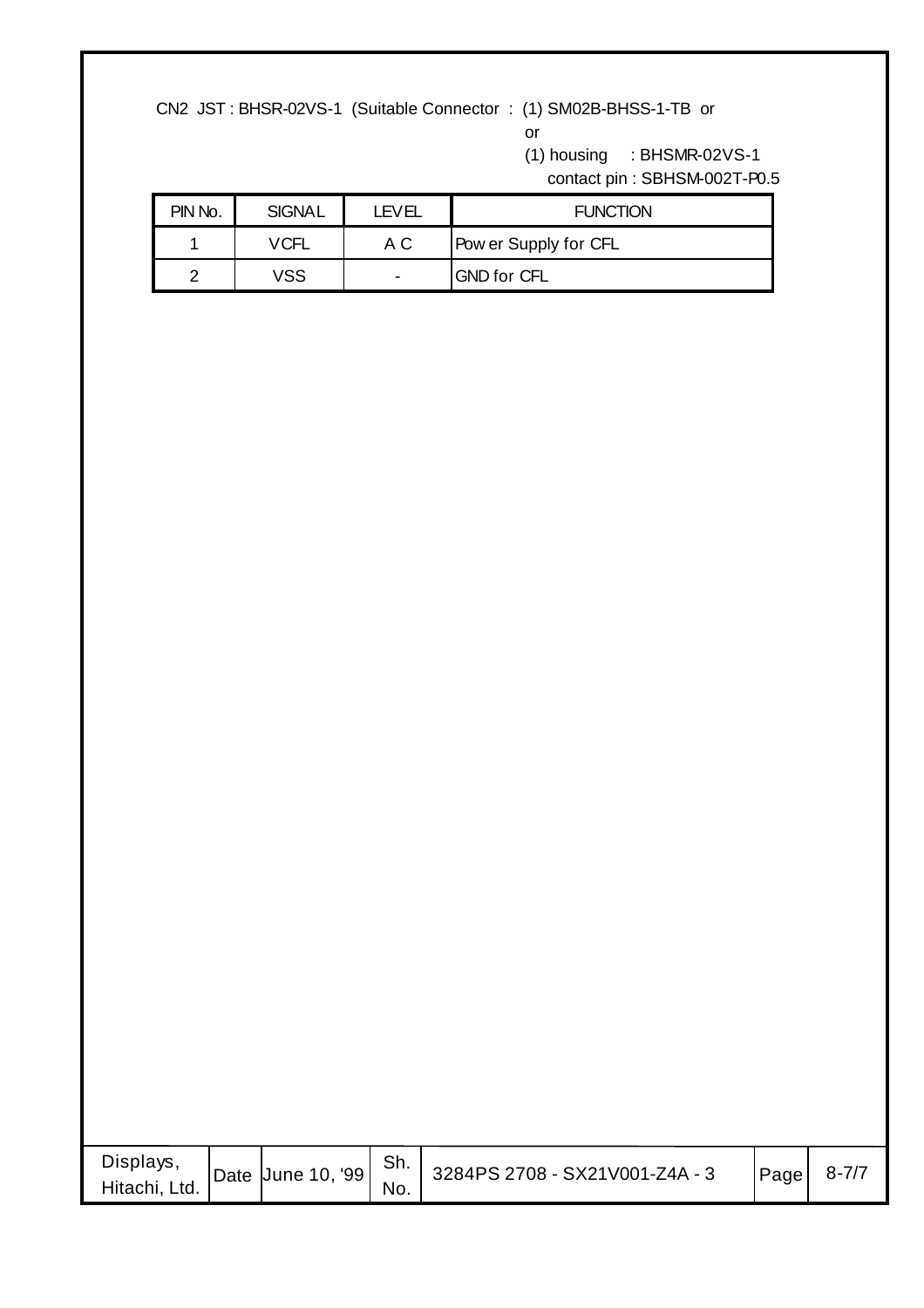9. DEMENSIONAL OUTLINE

9.1 DEMENSIONAL OUTLINE

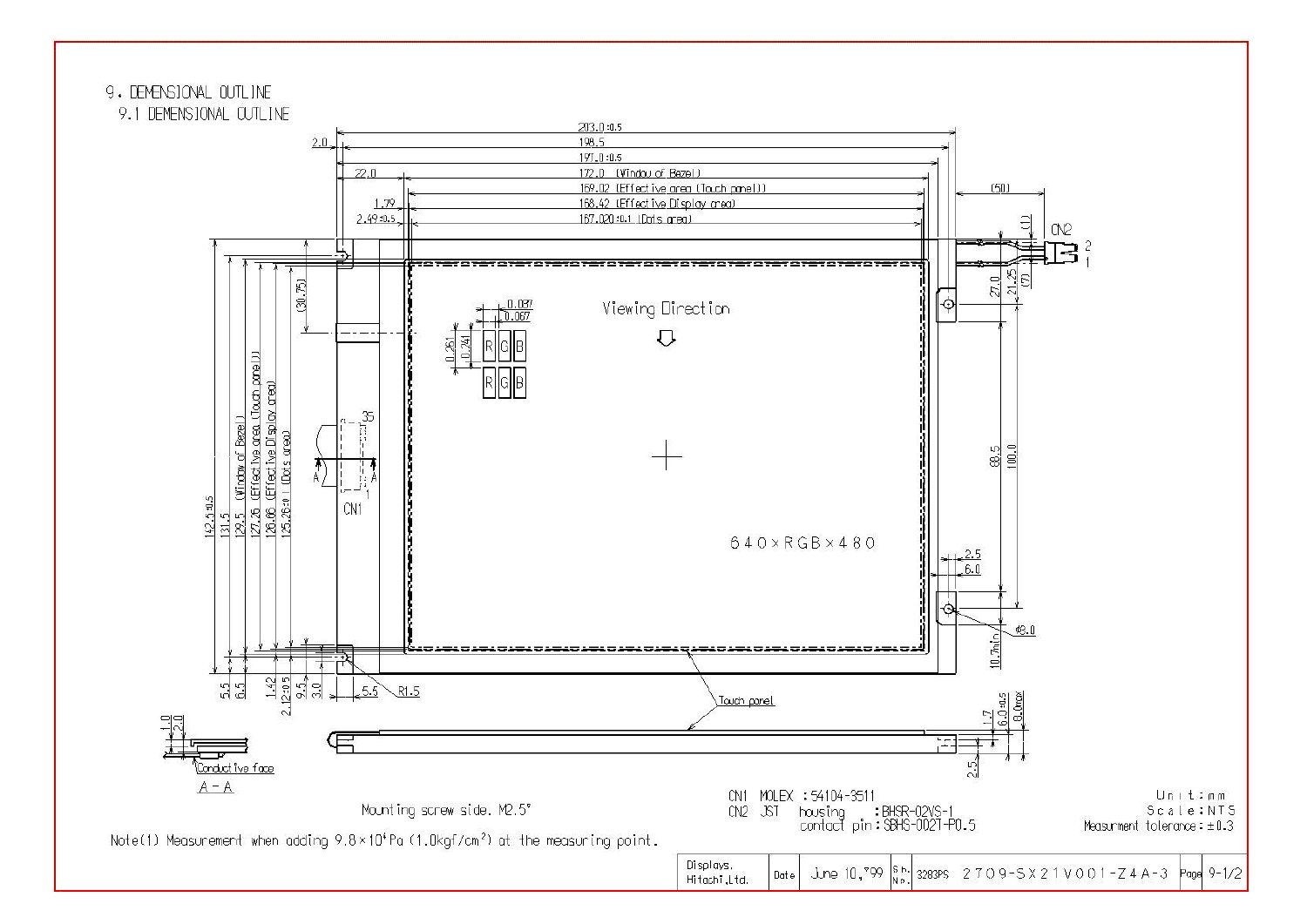9.2 BACK SIDE



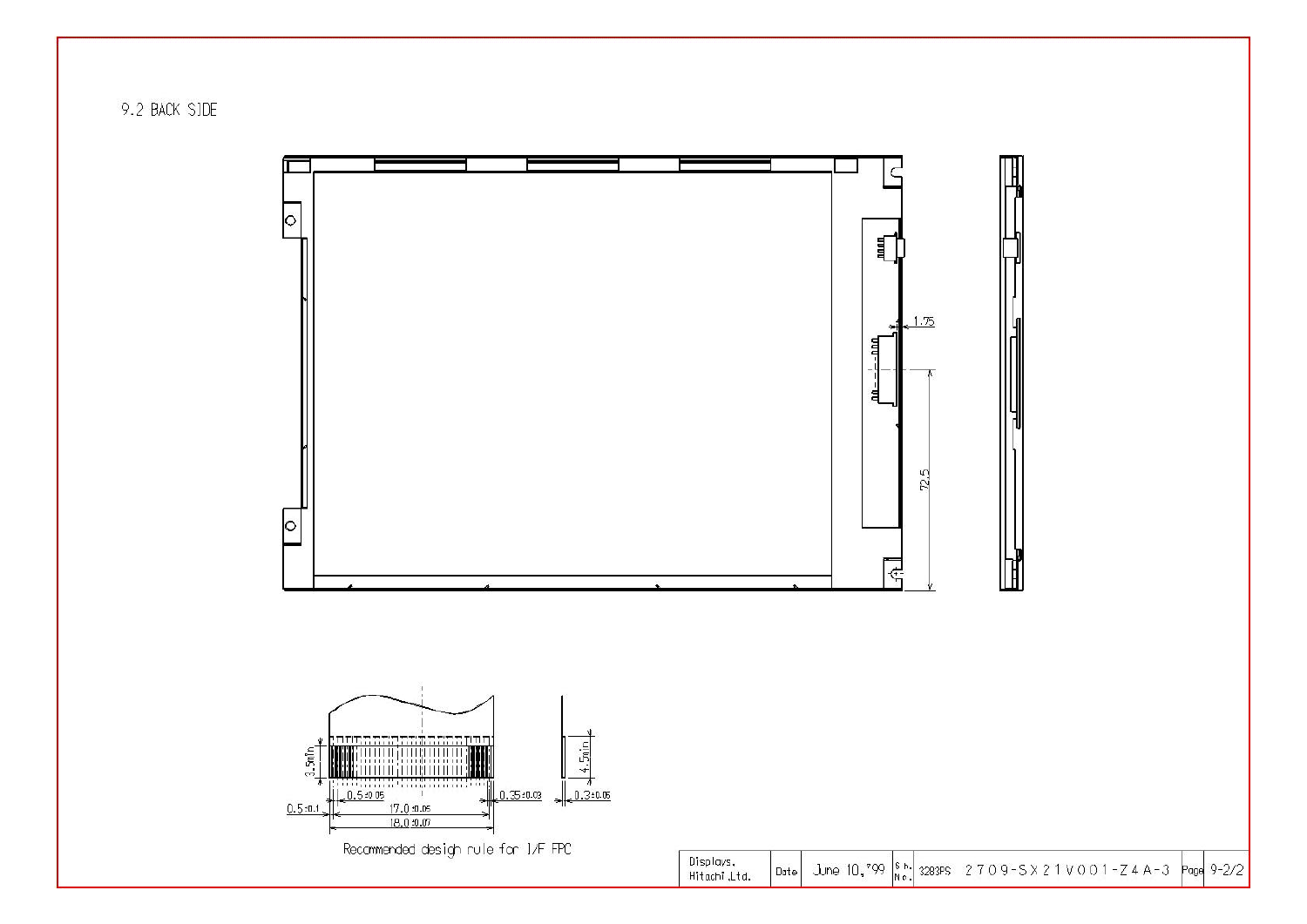#### 10. APPEARANCE STANDARD

#### 10.1 APPEARANCE INSPECTION CONDITION

Visual inspection should be done under the follow ing condition.

- (1) The inspection should be done in a dark room.
- (2) The CFL should be lighted w ith the prescribed inverter.
- (3) The distance betw een eyes of an inspector and the LCD Module is 25cm.
- (4) The view ing zone is show n the figure. View ing angle  $\leq 25^\circ$



#### 10.2 DEFINITION OF ZONE

A zone : The effective display area specified at page 9-1/2 of this document.

 B zone : Area betw een the w indow of bezel line and the effective display are (A zone) line specified at page 9-1/2 of this document.

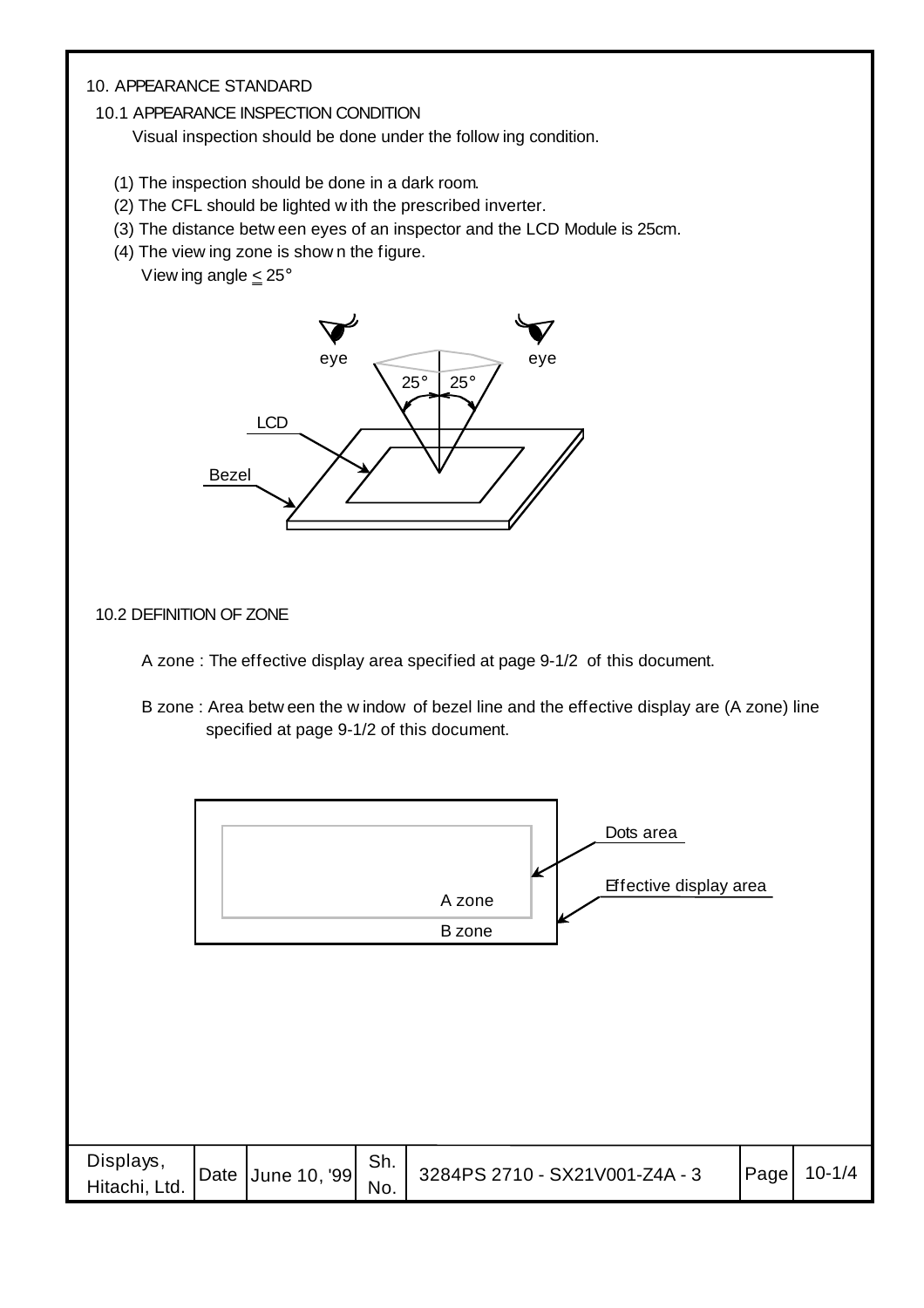#### 10.3 APPEARANCE SPECIFICATION

#### (1) LCD APPEARANCE

 \*) If the problem related to this section occurs about this item, the responsible persons of both party (Customer and HITACHI) w ill discuss the matter in detail.

| No.          | <b>ITEM</b>                  |                                                                           | <b>CRITERIA</b>    |                              |                              | APPLIED<br><b>ZONE</b> |  |
|--------------|------------------------------|---------------------------------------------------------------------------|--------------------|------------------------------|------------------------------|------------------------|--|
|              | <b>Scratches</b>             | Distinguished one is not acceptable<br>(To be judged by HITACHI STANDARD) |                    |                              |                              | A                      |  |
|              | Dent                         | Same as above                                                             |                    |                              |                              | A                      |  |
|              | <b>Wrinkles in Polarizer</b> | Same as above                                                             |                    |                              |                              | A                      |  |
|              | <b>Bubbles</b>               | Average diameter D (mm)                                                   |                    |                              | Maximum acceptable number    |                        |  |
|              |                              | D < 0.2                                                                   |                    |                              | ignored                      |                        |  |
| L            |                              | 0.2 < D < 0.3                                                             |                    |                              | 12                           | A                      |  |
|              |                              | $0.3 < D \le 0.5$                                                         |                    |                              | 3                            |                        |  |
|              |                              | 0.5 < D                                                                   |                    |                              | none                         |                        |  |
|              | Stains,                      | Filamentous (Line shape)                                                  |                    |                              |                              |                        |  |
| $\mathsf{C}$ | Foreign<br>materials         | Length L (mm)                                                             | Width W (mm)       |                              | Maximum<br>acceptable number |                        |  |
|              | Dark spot                    | $L \leq 2.0$                                                              | $W \le 0.03$       |                              | ignored                      | A,B                    |  |
|              |                              | $L \leq 3.0$                                                              |                    | $0.03 < W \le 0.05$          | 6                            |                        |  |
|              |                              | $L \leq 2.5$                                                              | $0.05 < W \le 0.1$ |                              | 1                            |                        |  |
|              |                              |                                                                           |                    | Round (Dot shape)            |                              |                        |  |
| D            |                              | Average<br>diameter D (mm)                                                |                    | Maximum<br>acceptable number | Minimum space                |                        |  |
|              |                              | D < 0.2                                                                   |                    | ignored                      |                              |                        |  |
|              |                              | $0.2 \le D < 0.3$                                                         |                    | 10                           | $10 \, \text{mm}$            | A,B                    |  |
|              |                              | $0.3 \le D < 0.4$                                                         |                    | 5                            | 30 mm                        |                        |  |
|              |                              | $0.4 \leq D$                                                              |                    | none                         |                              |                        |  |
|              |                              | The total number                                                          |                    |                              | Filamentous + Round = $10$   |                        |  |
|              |                              | Those w iped out easily are acceptable                                    |                    |                              |                              |                        |  |
|              | Color tone                   | To be judged by HITACHI STANDARD                                          |                    |                              |                              | A                      |  |
|              | Color uniformity             | Same as above                                                             |                    |                              |                              | A                      |  |

| Displays,<br>Hitachi, Ltd. | Date | May 25, '99 | Sh.<br>No. | 3284PS 2710 - SX21V001-Z4A - 1 | Page | $10 - 2/4$ |
|----------------------------|------|-------------|------------|--------------------------------|------|------------|
|----------------------------|------|-------------|------------|--------------------------------|------|------------|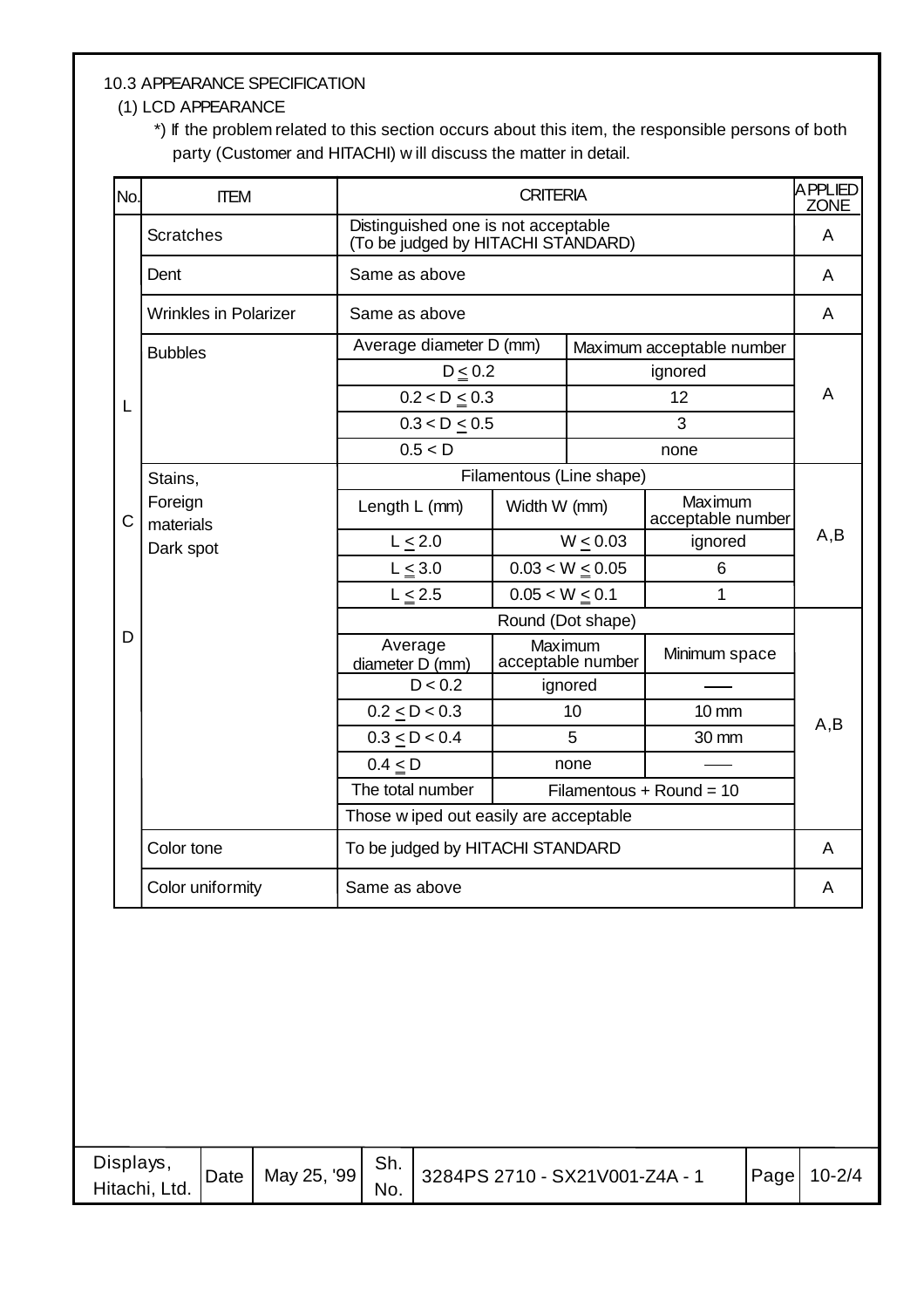| No. | <b>ITEM</b>                     |                                 | <b>CRITERIA</b>                  |                                                     |                  | <b>APPLIED</b><br><b>ZONE</b> |  |  |
|-----|---------------------------------|---------------------------------|----------------------------------|-----------------------------------------------------|------------------|-------------------------------|--|--|
|     | Contrast irregularity<br>(Spot) | Average<br>diameter<br>$D$ (mm) | Contrast                         | Maximum<br>Minimum<br>acceptable<br>space<br>number |                  |                               |  |  |
|     |                                 | D < 0.25                        |                                  | ignored                                             |                  |                               |  |  |
|     |                                 | $0.25 < D \le 0.35$             | To be<br>judged by               | 10                                                  | 20mm             | A                             |  |  |
|     |                                 | 0.35 < D < 0.5                  | <b>HITACHI</b>                   | $\overline{4}$                                      | 20mm             |                               |  |  |
|     |                                 | $0.5 < D \le 0.7$               | <b>STANDARD</b>                  | 3                                                   | 50mm             |                               |  |  |
| C   |                                 | 0.7 < D                         |                                  | none                                                |                  |                               |  |  |
|     | Contrast irregularity<br>(Line) | <b>Width</b><br>$W$ (mm)        | Length<br>$L$ (mm)               | Maximum<br>acceptable<br>number                     | Minimum<br>space |                               |  |  |
|     | (A pair of scratches)           | $W \le 0.25$                    | $L \leq 1.2$                     | 2                                                   | 20mm             |                               |  |  |
| D   |                                 | $W \leq 0.2$                    | $L \leq 1.5$                     | 3                                                   | 20mm             | A                             |  |  |
|     |                                 | $W \le 0.15$                    | $L \leq 2.0$                     | 3                                                   | 20mm             |                               |  |  |
|     |                                 | $W \leq 0.1$                    | $L \leq 3.0$                     | 4                                                   | 20mm             |                               |  |  |
|     |                                 |                                 | The w hole number                | 6                                                   |                  |                               |  |  |
|     | <b>Rubbing Scratch</b>          |                                 | To be judged by HITACHI STANDARD |                                                     |                  |                               |  |  |

#### (2) CFL BACKLIGHT APPEARANCE

| No. | <b>ITEM</b>                      | <b>CRITERIA</b>         |          |               |                              |   |  |
|-----|----------------------------------|-------------------------|----------|---------------|------------------------------|---|--|
| C   | Dark spots                       | Average diameter D (mm) |          |               | Maximum Acceptable number    |   |  |
| F   | White spots<br>Foreign materials | $D \leq 0.4$            |          | ignored       |                              |   |  |
|     | (Spot)                           | 0.4 < D                 |          |               | none                         |   |  |
| B   | Foreign materials                | Width W (mm)            |          | Length L (mm) | Maximum<br>acceptable number |   |  |
| A   | (Line)                           | $W \leq 0.2$            |          | $L \leq 2.5$  |                              | A |  |
| С   |                                  |                         | 2.5 < L  |               | none                         |   |  |
| K   |                                  | 0.2 < W                 |          |               | none                         |   |  |
|     | <b>Scratches</b>                 | Width W (mm)            |          | Length L (mm) | Maximum<br>acceptable number |   |  |
| G   |                                  | $W \leq 0.1$            |          |               | ignored                      |   |  |
| Н   |                                  | $0.1 < W \le 0.2$       |          | $L \leq 11.0$ |                              | A |  |
| Т   |                                  |                         | 11.0 < L |               | none                         |   |  |
|     |                                  | 0.2 < W                 |          |               | none                         |   |  |

| Displays,<br>Hitachi, Ltd. | Date June 10, '99 | Sh.<br>No. | 3284PS 2710 - SX21V001-Z4A - 3 | Page | $10 - 3/4$ |
|----------------------------|-------------------|------------|--------------------------------|------|------------|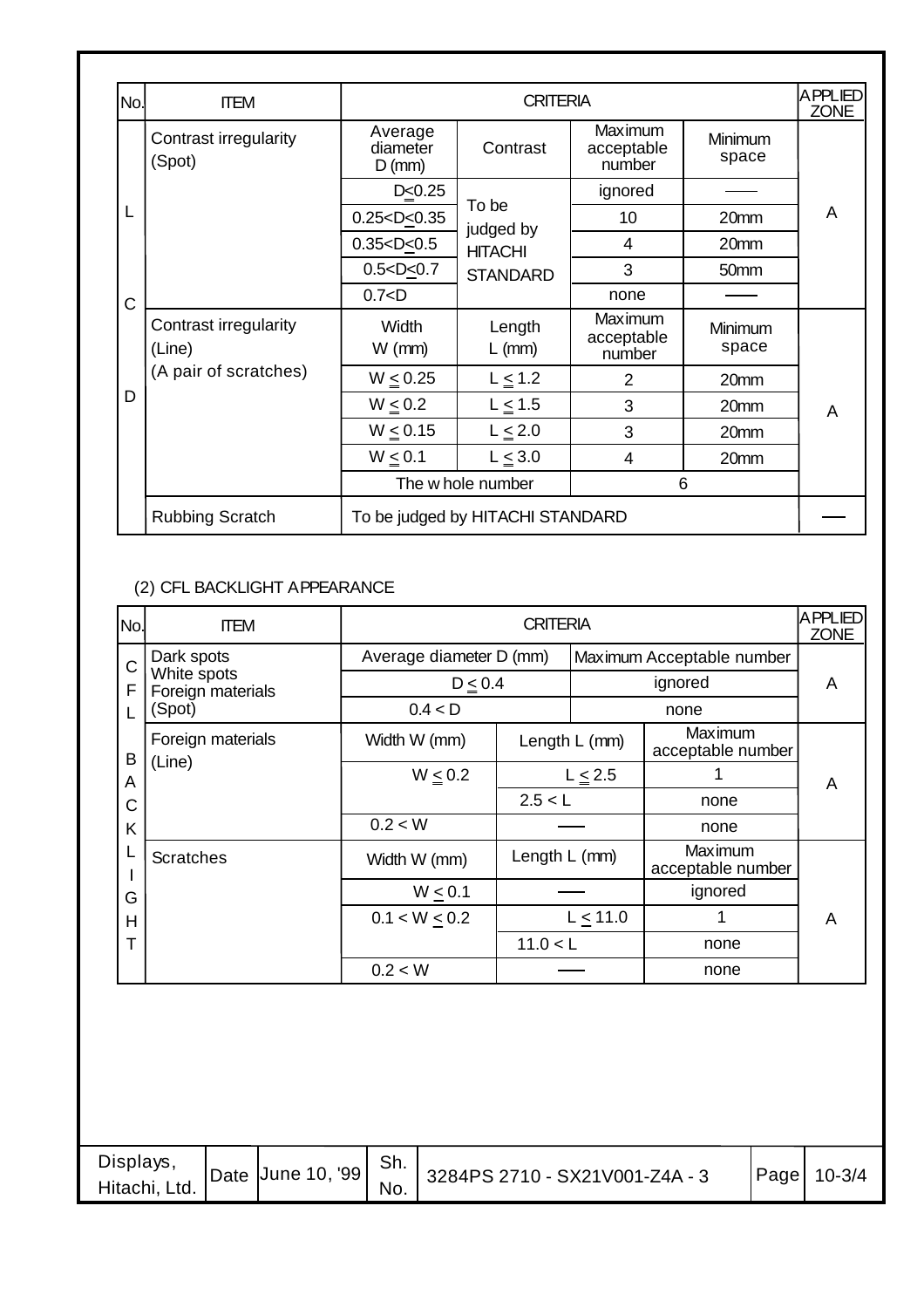#### (3) TOUCH PANEL APPEARANCE

| No. | <b>ITEM</b>              | <b>CRITERIA</b>         |                                     | <b>APPLIED</b><br><b>ZONE</b> |
|-----|--------------------------|-------------------------|-------------------------------------|-------------------------------|
|     | Foreign material         | Average diameter D (mm) | Criteria                            |                               |
|     | (Black or White spots)   | $D \leq 0.25$           | ignored                             | A                             |
| T   |                          | $0.25 < D \le 0.35$     | 6                                   |                               |
| O   |                          | 0.35 < D                | none                                |                               |
| U   | Foreign material (Line)  | Width W (mm)            | Criteria                            |                               |
| C   | or                       | $W \leq 0.05$           | ignored                             |                               |
| н   | <b>Scratches</b>         | $0.05 < W \le 0.1$      | $10 \leq L$<br>: none<br>L < 10 : 4 | A                             |
| P   |                          | 0.1 < W                 | Spote spec                          |                               |
| A   | Fisheyes on film surface | Average diameter D (mm) | Criteria                            |                               |
| N   |                          | $D \leq 0.2$            | ignored                             |                               |
| E   |                          | $0.2 < D \le 0.35$      | 6                                   | A                             |
|     |                          | $0.35 < D \le 0.6$      | 2                                   |                               |
|     |                          | 0.6 < D                 | none                                |                               |
|     | Uncleanliness            | No conspicuous dirt     |                                     | A                             |
|     | Crack in glass plate     | No cracks are allow ed  |                                     | A                             |

Note (1) Definition of Average diameter (D)



Note (2) Definition of Length (L) and Width (W)



| Displays,<br>Hitachi, Ltd. | Date June 10, '99   ' | Sh.<br>No. | 3284PS 2710 - SX21V001-Z4A - 3 | $\vert$ Page $\vert$ | $10 - 4/4$ |
|----------------------------|-----------------------|------------|--------------------------------|----------------------|------------|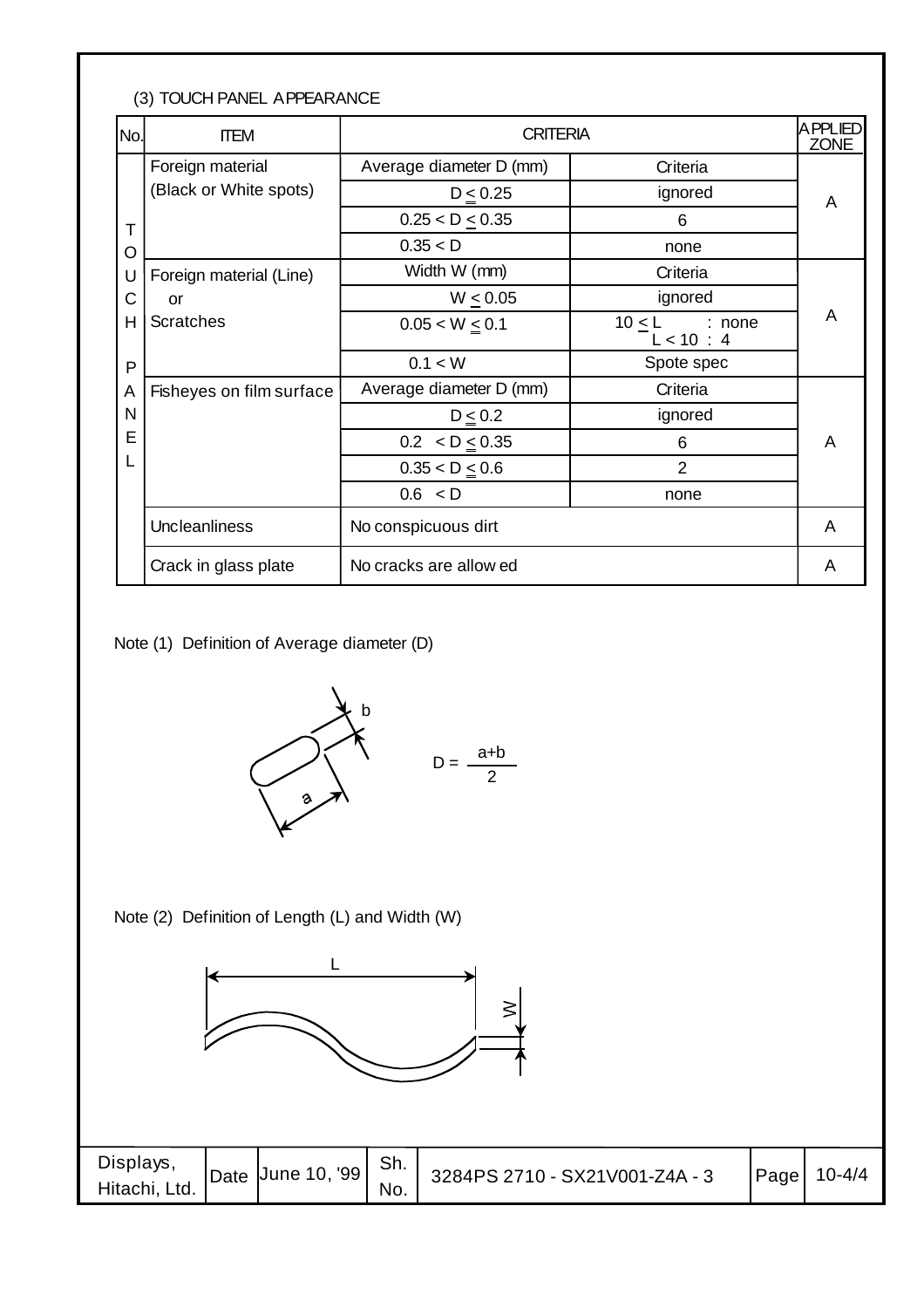#### 11. PRECAUTION IN DESIGN

#### 11. 1 MOUNTING PRECAUTION

Please mount the LCD Module using mounting holes arranged in 4 corners, and please pay attention to the follow ings.



(3) For the module to be used at upright position, the case shall have a structure w here the touch panel screen does not shift w ith its ow n w eight.

| Displays,<br>Hitachi, Ltd. | Date June 10, '99 Sh. | No. | 3284PS 2711 - SX21V001-Z4 A-3 | Page | $11 - 1/4$ |
|----------------------------|-----------------------|-----|-------------------------------|------|------------|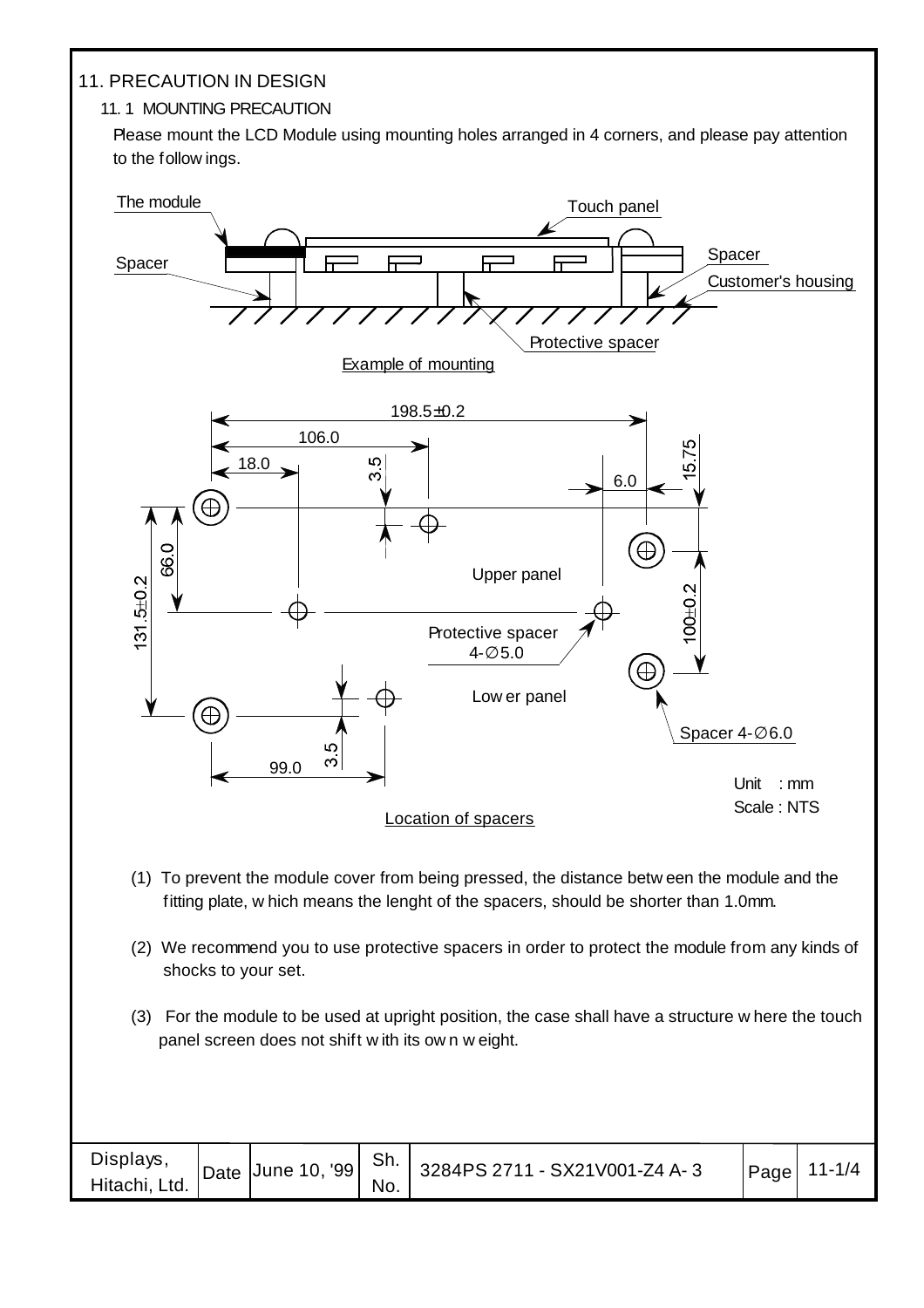(4) When assembling the touch panel and your case, please refer to the figure below .



- (5) The clearance betw een the touch panel and the case shall be designed so that the case edge never presses the input screen w hen it is deformed by heat or other causes.
- (6) The case shall be designed not to touch the tail portion (FPC for touch panel).

#### 11.2 PRECAUTIONS AGAINST ELECTROSTATIC DISCHARGE

 As this module contains C-MOS LSIs, it is not strong against electrostatic discharge. Make certain that the operator's body is connected to the ground through a list band etc. And don't touch I/F pins directly.

#### 11.3 POWER ON SEQUENCE

 Input signals should not be applied to LCD module before pow er supply voltage is applied and reaches to specified voltage (3.0±0.15V).

 If the above sequence is not kept, C-MOS LSIs of LCD module may be damaged due to latch up phenomenon.

#### 11.4 HANDLING PRECAUTIONS

- (1) Since the polarizer on the top, and the aluminum plate on the bottom tend to be easily damaged, they should be handled w ith full care so as not to get them touched, pushed or rubbed by a piece on glass, tw eezers and anything else w hich are harder than a pencil lead 3H.
- (2) As the adhesives used for adhering upper/low er polarizers and aluminum plate are made of organic substances w hich w ill be deteriorated by a chemical reaction w ith such chemicals as acetone, tuluene, ethanole and isopropylalcohol. The follow ing solvents are recommended for use : Normal hexane

Please contact us w hen it is necessary for you to use chemicals other than the above.

| Displays,<br>Hitachi, Ltd. | Date June 10, '99 | Sh.<br>No. | 3284PS 2711 - SX21V001-Z4A - 3 | Page | $11 - 2/4$ |
|----------------------------|-------------------|------------|--------------------------------|------|------------|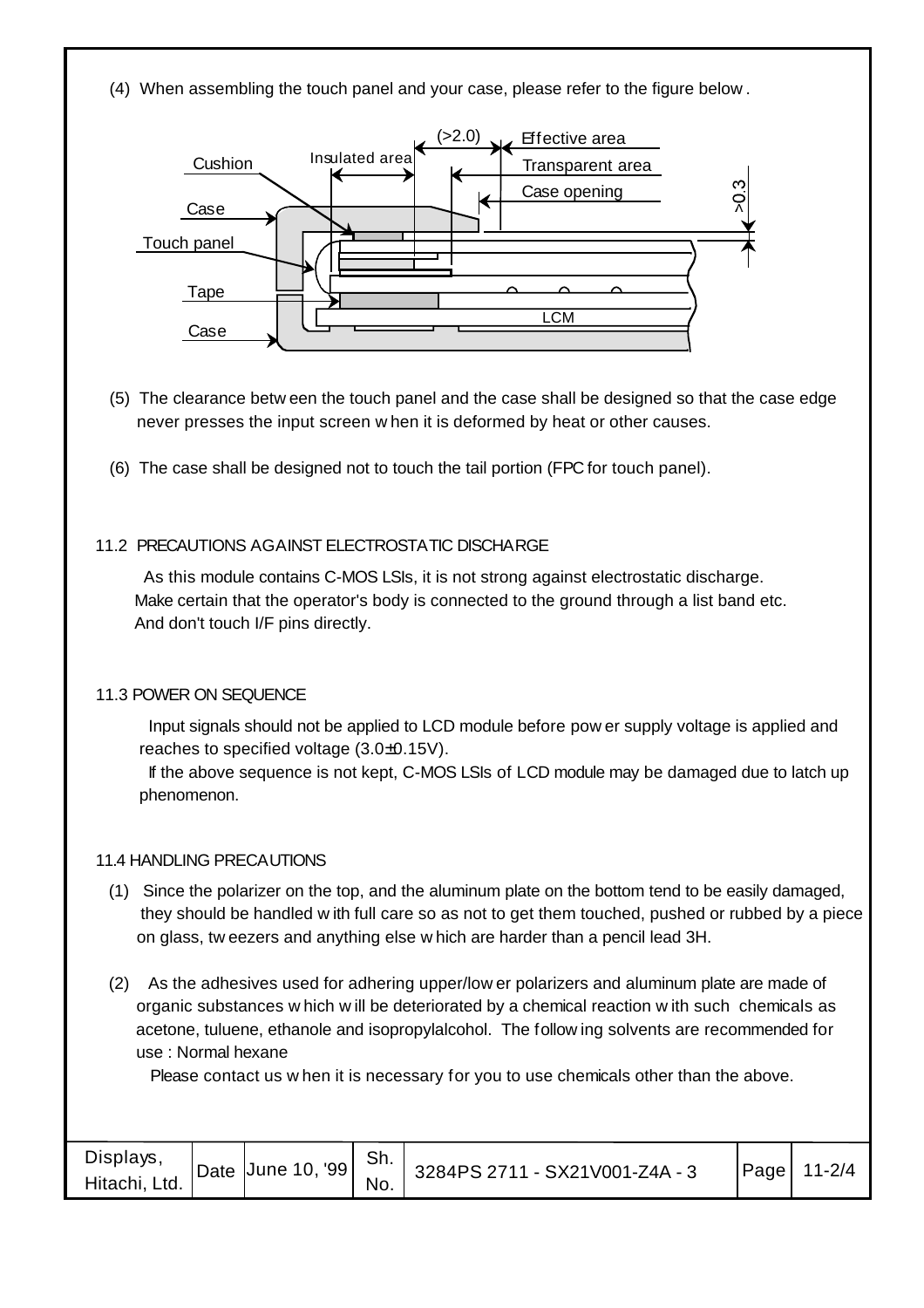(3) Lightly w ipe to clean the dirty surface w ith absorbent cotton or other soft material like chamois, soaked in the recommended chemicals w ithout scrubbing it hardly.

 Alw ays w ipe the surface horizontally or vertically. Never give a w ipe in a circle. To prevent the display surface from damage and keep the appearance in good state, it is sufficient, in general, to w ipe it w ith absorbent cotton.

- (4) Immediately w ipe off saliva or w ater drop attached on the display area because it may cause deformation or faded color.
- (5) Fogy dew deposited on the surface may cause a damage, stain or dirt to the polarizer. When you need to take out the LCD module from some place at low temperature for test, etc. It is required to be w armed them up to be temperature higher than room temperature before taking them out.
- (6) Touching the display area or I/F pins w ith bare hands or contaminating them are prohibited, because the stain on the display area and poor insulation betw een terminals are often caused by being touched w ith bare hands.

(Some cosmetics are detrimental to polarizers.)

- (7) In general, the glass is fragile so that it, especially on its periphery, tends to be cracked or chipped in handling. Please do not give the LCD module sharp shocks caused by falling etc.
- (8) Maximum pressure to the surface must be less than  $1.96 \times 10^4$  Pa (0.2kgf/cm<sup>2</sup>). And if the pressure area is less than 1cm<sup>2</sup>, maximum pressure must be less than 1.96N (0.2kgf).
- (9) Since the metal w idth is narrow on these locations (see page 9-1/2), please be careful w ith handling.
- (10) Top sheets shall be cleaned gently using a soft cloth such as those used for glasses. Hard w iping accumulated dust w ill leave scars on the surface even using a cloth.

#### 11.5 OPERATION PRECAUTION

- (1) Using a LCM module beyond its maximum ratings may result in its permanent destruction. LCM module's should usually be used under recommended operating conditions show n in chapter 5. Exceeding any of these conditions may adversely affect its reliability.
- (2) Response time w ill be extremely delayed at low er temperature than the specified operating temperature range and on the other hand LCD's show s dark blue color at higher temperature. How ever those phenomena do not mean defects of the LCD module. Those phenomena w ill disappear in the specified operating temperature range.
- (3) If the display area is pushed hard during operation, some display patterns w ill be abnormally displayed.

| Displays,<br>Hitachi, Ltd. | $\vert$ Date $\vert$ June 10, '99 $\vert$ | Sh.<br>No. | 3284PS 2711 - SX21V001-Z4A - 3 | Page | $11 - 3/4$ |
|----------------------------|-------------------------------------------|------------|--------------------------------|------|------------|
|----------------------------|-------------------------------------------|------------|--------------------------------|------|------------|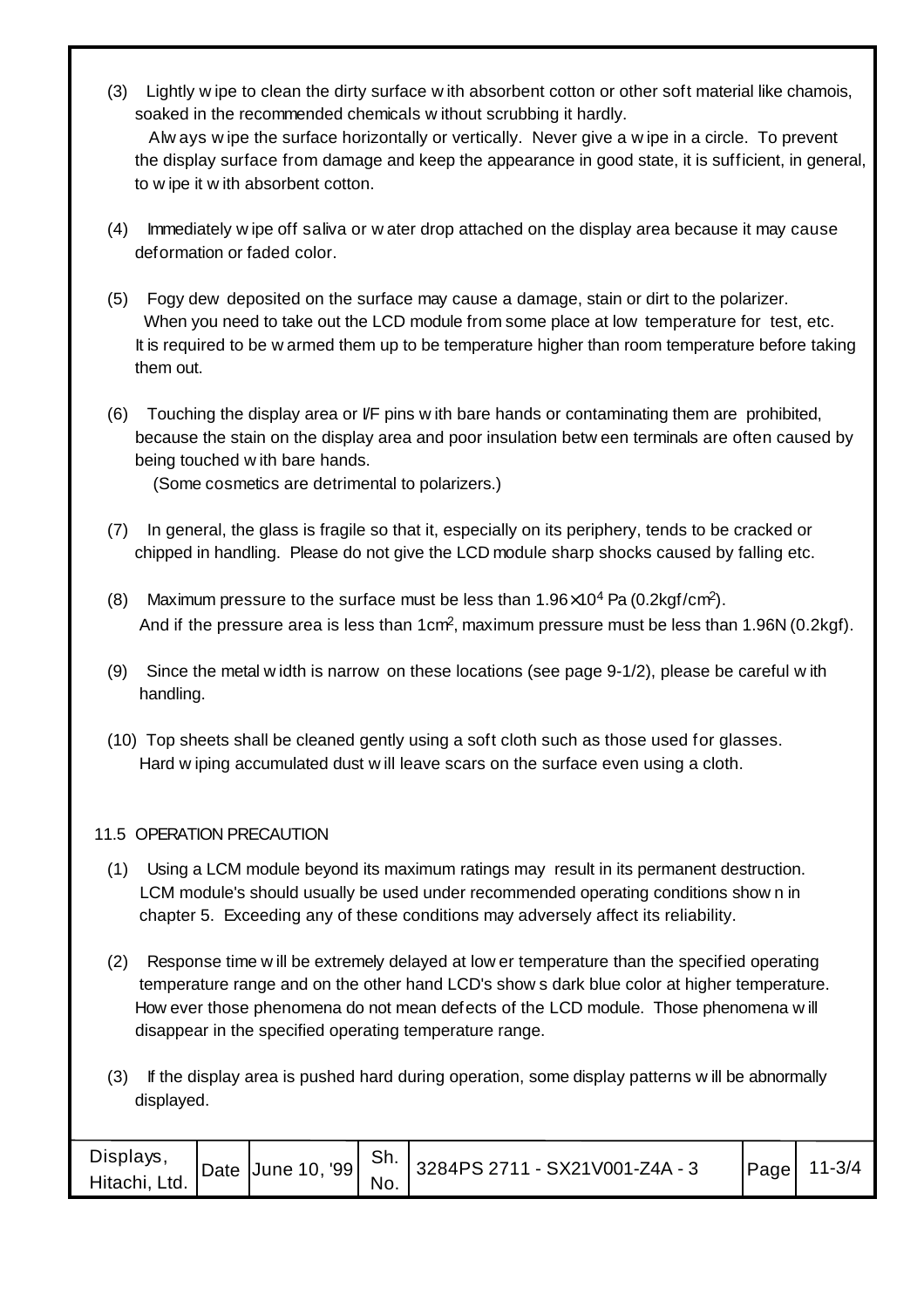- (4) A slight dew depositing on terminals may cause electrochemical reaction w hich leads to terminal open circuit. Please operate the LCD module under the relative condition of 40°C 85%RH.
- (5) Resistance renge : Your controller shall be set up to allow the resistance range of touch panel specified in our CAS.
- (6) Pointed position of touch panel may shift ow ing to a change in resistance of touch panel depending on the operation condition. To compensate this shift, the set shall be given a calibration function.
- (7) Input shall be made w ith a stylus pen (polyacetal, R0.8). Chances are very high that use of a metal piece including a ball point pen or sharp edge w ill impair accuracy.
- (8) The touch panel is an auxiliary input device. The system shall be designed to have other input device.

#### 11.6 STORAGE

 In case of storing LCD module for a long period of time (for instance, for years) for the purpose of replacement use, the follow ing precautions necessary.

- (1) Store the LCD modules in a dark place ; do not expose them to sunlight or ultraviolet rays.
- (2) Keep the temperature betw een  $10^{\circ}$ C and  $35^{\circ}$ C at normal humidity.
- (3) Store the LCD modules in the container w hich is used for shipping from us.
- (4) No articles shall be left on the surface over an extended period of time.

#### 11.7 SAFETY

 The LCD modules include Cold Cathode Fluorescent Lamp (CFL). CFL contains a small amount of mercury. Please follow local ordinances or regulations for disposal.

 Wear finger cots or gloves w henever handling or assembling a touch panel because its glass edges are sharp.

| Displays,     |  | Sh. |                                                                              | $\textsf{Page}$ 11-4/4 |
|---------------|--|-----|------------------------------------------------------------------------------|------------------------|
| Hitachi, Ltd. |  |     | T   Date   June 10, '99   $\frac{311}{N_0}$   3284PS 2711 - SX21V001-Z4A - 3 |                        |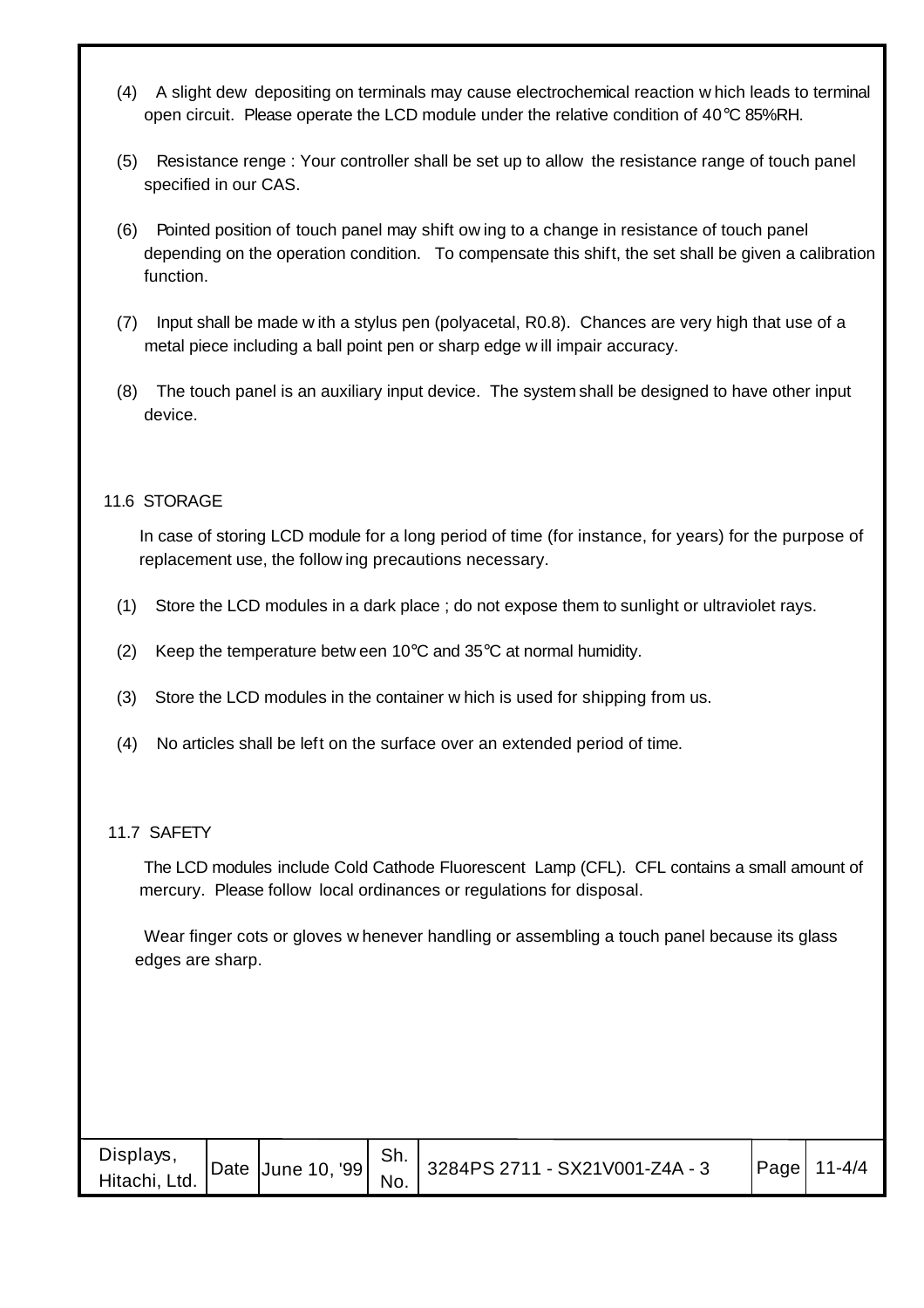#### 12. DESIGNATION OF LOT MARK

#### 12.1 LOT MARK

 Lot mark is consisted of 4 digits for production lot and 6 or 7 digits for production control.



| Year | Figure in<br>lot mark |
|------|-----------------------|
| 1999 | 9                     |
| 2000 | U                     |
| 2001 |                       |
| 2002 | 2                     |

| Month | Figure in<br>lot mark | Month | Figure in<br>lot mark |
|-------|-----------------------|-------|-----------------------|
| Jan.  | 01                    | July  | 07                    |
| Feb.  | 02                    | Aug.  | 08                    |
| Mar.  | 03                    | Sep.  | 09                    |
| Apr.  | 04                    | Oct.  | 10                    |
| May   | 05                    | Nov.  | 11                    |
| June  | 06                    | Dec.  | 12                    |

| Figure in<br>lot mark |
|-----------------------|
|                       |
| 2                     |
| 3                     |
| 4                     |
| 5                     |
|                       |

| Displays,<br>Hitachi, Ltd. | Date June 10, '99 | Sh.<br>No. | 3284PS 2712 - SX21V001-Z4A - 3 | Page 12-1/2 |
|----------------------------|-------------------|------------|--------------------------------|-------------|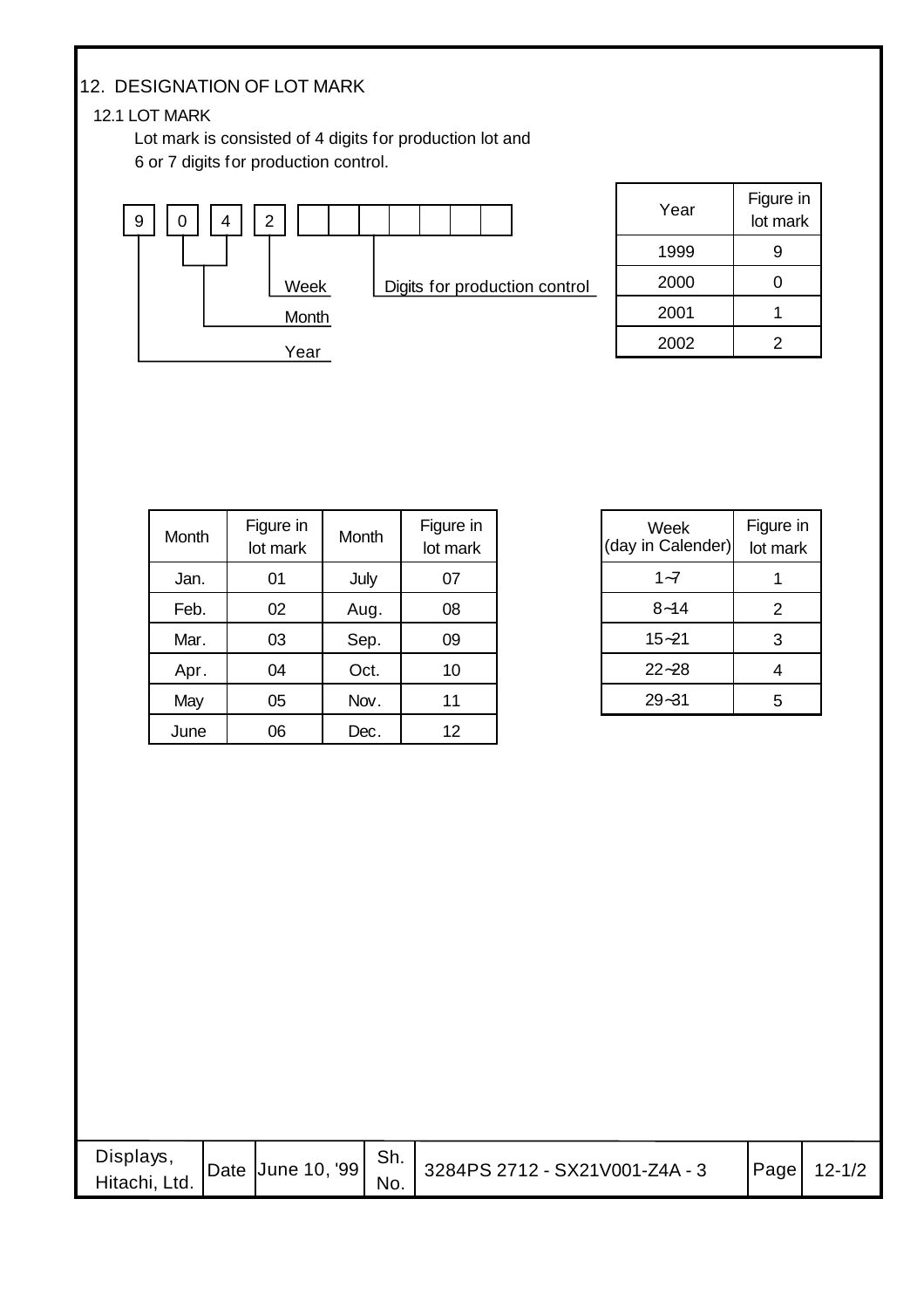#### 12.2 REVISION

| REV No. | <b>ITEM</b> | LOT No. | <b>PRODUCTION CONTROL No.</b> |
|---------|-------------|---------|-------------------------------|
| A       |             |         | $00001 -$                     |
| В       | Changed PCB |         |                               |
|         |             |         |                               |
|         |             |         |                               |
|         |             |         |                               |
|         |             |         |                               |

#### 12.3 LOCATION OF LOT MARK

Either Label A or Label B is being attached on the back side of LCM.